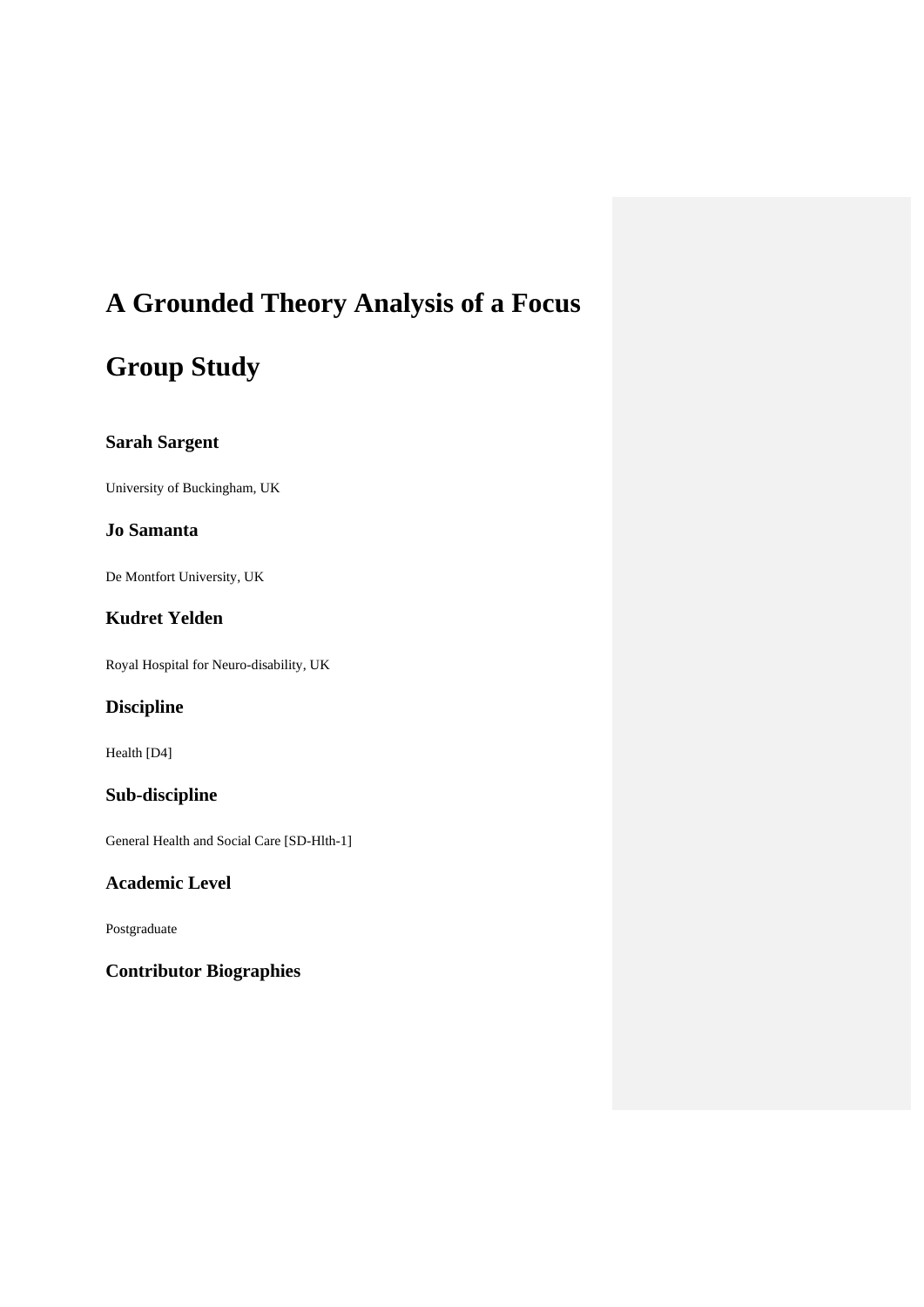**Dr. Sarah Sargent** is a senior lecturer in Law at the University of Buckingham, Buckingham, UK. She has practiced law in the United States (licenses to practice currently inactive). Her research interests and publications include work in legal theory and the rights of indigenous peoples, with a focus on rights to culture and of cultural heritage.

**Jo Samanta** is reader in Medical Law at De Montfort University, Leicester, UK. She is a non-practicing solicitor, and she qualified as a nurse, midwife, and community health nurse in South Africa. Her research interests lie in the field of medical law and ethics, particularly in end of life decision-making. She has published widely on the interface of medical law and clinical practice.

**Dr. Kudret Yelden** is a consultant doctor in Rehabilitation Medicine at the Royal Hospital for Neuro-disability, London, UK. She specializes in the rehabilitation of people with severe acquired brain injuries. Her research interests and academic work lie in the area of medical law and ethics, especially human rights of people with long-term neurological conditions and end-of-life decision-making, as well as characterizing circadian rhythms and brain functions of people with prolonged disorders of consciousness.

## **Published Articles**

Should people in the minimally conscious state have a (recognised) right to reassessment? (2016). *Contemporary Issues in Law,* 63-82 . **Commented [CE1]:** AQ1

**Abstract**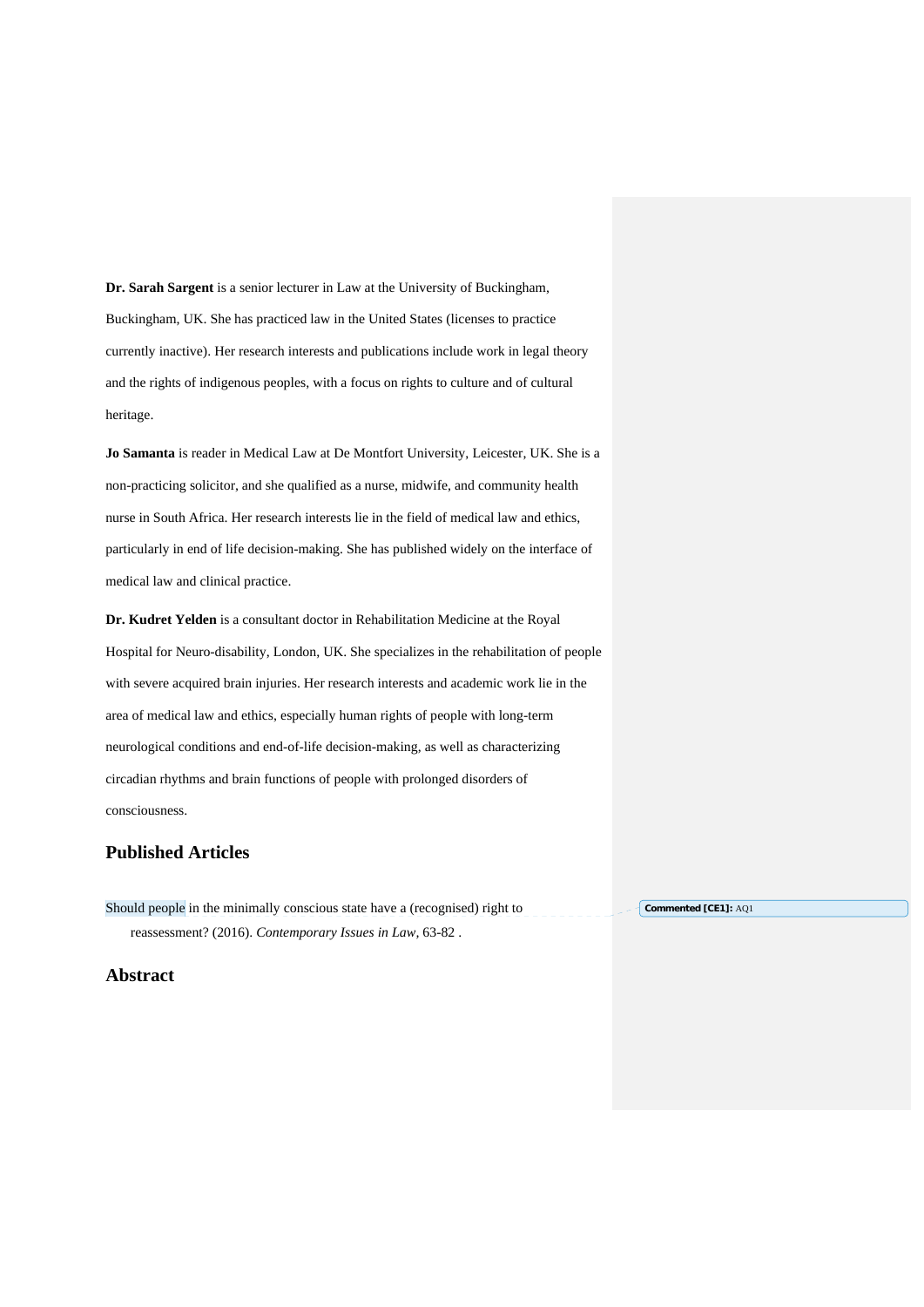Decisions about whether to reassess the clinical condition of patients in a minimally conscious state are a cornerstone of clinical care and management. The outcome of clinical reassessment determines whether efforts to rehabilitate should be escalated, maintained, or targeted more specifically to achieve optimal outcomes. The results of reassessment also underpin decisions to withhold or withdraw life-sustaining treatment from this patient group.

Actual decisions about whether to reassess tend to be taken by members of multidisciplinary teams. For this reason, focus groups were chosen to ascertain the views and perceptions of senior decision-makers as to whether minimally conscious patients should have a fundamental "right" to be reassessed. Constructivist grounded theory was used to analyze the data. The results reveal that a range of factors will influence whether these patients are reassessed clinically.

This case study discusses why focus groups using a grounded theory analysis were chosen to address the research question. A description is provided of the coding process that was used to develop theory from the focus group data. This case study will help researchers to understand how these methodologies are carried out as well as to identify the types of insight that can be gained from their use.

### **Learning Outcomes**

By the end of this case study, students should be able to

- Understand how to plan for, and set up, focus group–based empirical research
- Recognize when grounded theory is an appropriate methodology to use
- Construct a plan for pursuing grounded theory analysis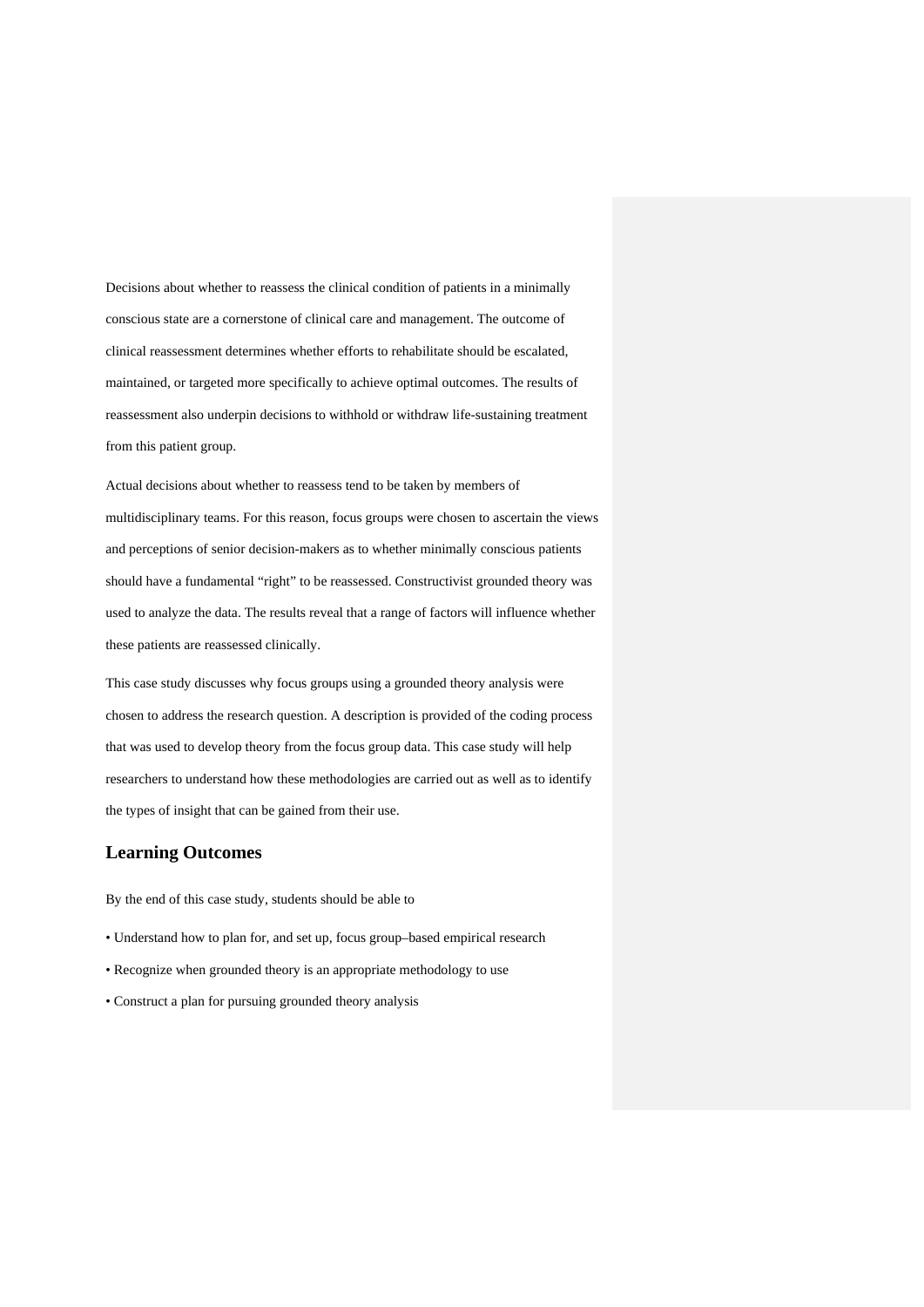• Determine when it is useful to conduct focus groups

## **Case Study**

# **A Research Project Based on Focus Groups and Grounded Theory**

### **Context**

Non-fatal severe brain injuries can lead to profound disturbances in consciousness. These potentially catastrophic injuries are most often caused by trauma, stroke, lack of oxygen, or cerebral inflammation. Following the acute insult, patients often remain in a coma for some time following which they may progress into a state called "disorder of consciousness." This includes vegetative and minimally conscious states (MCS). Patients with MCS may remain stable but may also emerge from their current state to a higher level of conscious awareness or vice versa. In clinical practice, it can be difficult to determine whether patients are vegetative, or minimally conscious, unless regular clinical review takes place. This is important because patients who are minimally conscious might benefit from focused efforts to rehabilitate.

Care of MCS patients takes place in a range of environments. At first, care is likely to be provided in the acute sector (such as hospital emergency or intensive care departments), where the focus will be on stabilization and saving life. Transfer might then be made to a neurological rehabilitation unit where treatments such as medical care, physiotherapy, occupational therapy, and speech therapy will be provided for a period of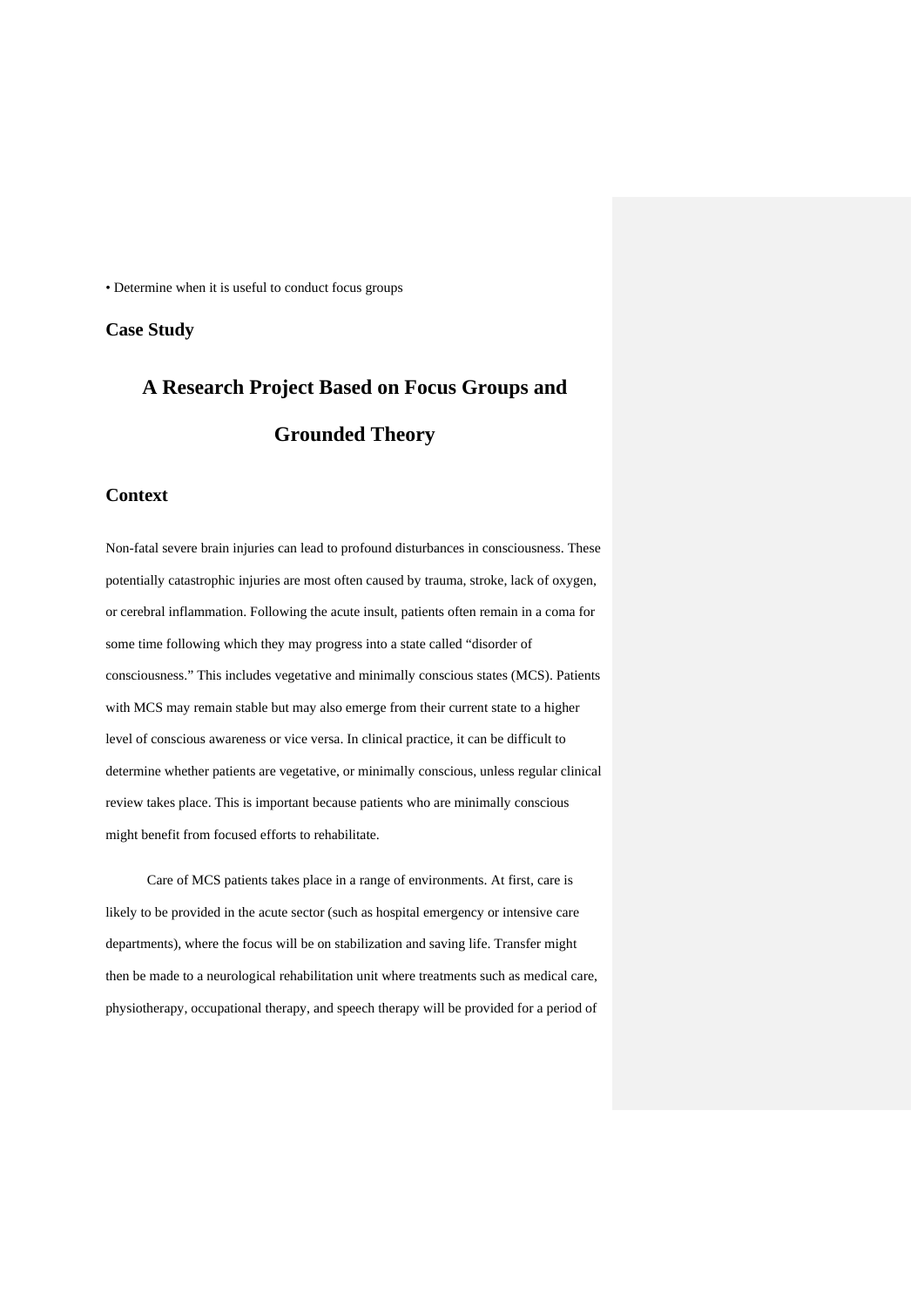time. In these units, an initial diagnosis of vegetative or MCS will be made followed by transfer to community care, such as specialist or general nursing homes. Alternatively, some patients return home to the family. Patients may live many years in their long-term care environment, and regular reassessment is recommended by current best practice guidelines.

## **The Legal Framework**

On rare occasions, people in MCS may be able to make simple choices for daily activities such as choosing which music to listen to or what to wear. However, this ability is usually very limited, fluctuating, and inconsistent. People, who are minimally conscious, lack capacity to make even the most basic medical care decisions for themselves. In these circumstances, there are universal ethical and often legal requirements that decisions are made in the patient's best interests.

Accurate diagnosis and evaluation of MCS patients is the basis of their clinical care and management. The outcome of assessments and reassessments determine whether efforts to rehabilitate are intensified, maintained, or targeted more specifically to achieve optimal clinical outcomes. Ultimately, assessment results also underpin decisions about whether to withhold or withdraw life-sustaining treatment from MCS patients. In England and Wales, where our study took place, decisions to withdraw life-sustaining treatment from people in an MCS must also be approved by the Court of Protection.

## **The Aim of the Study**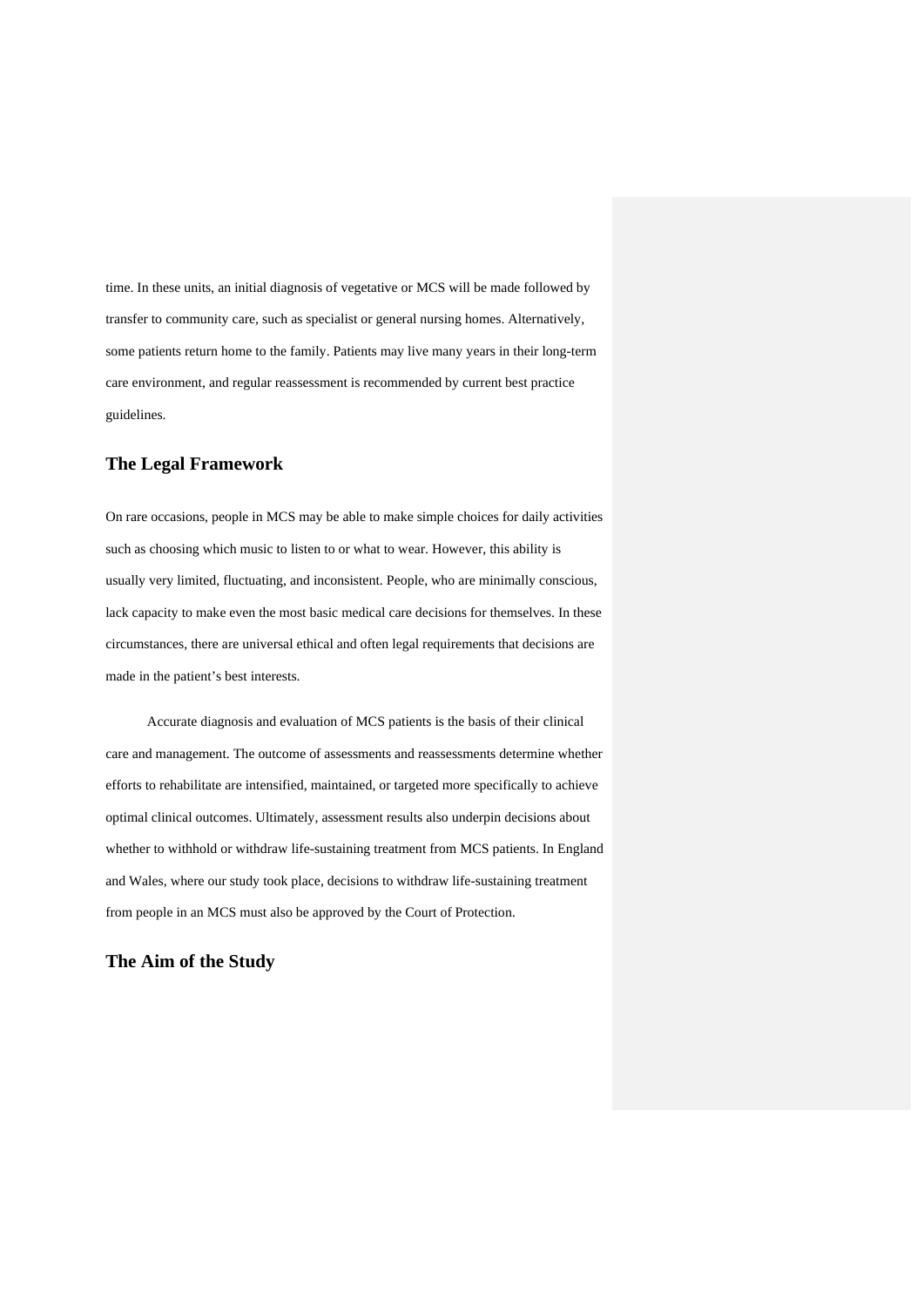The aim of our study was to explore the views and opinions of senior decision-makers as to whether people in an MCS should have a right to clinical re-evaluation of their condition. Although these decisions are essentially a medical call, in a publicly funded healthcare environment whether reassessment actually happens is influenced by the wider clinical team (as well as commissioners and managers). Legal representatives might also be involved particularly if withdrawal of treatment is being considered. For this reason, our participants were drawn from all professional groups that might be involved in these decisions. They were all senior decision-makers in their fields and included intensivists, physicians, neurorehabilitation consultants, primary care physicians, anesthetists, senior nurses, occupational therapists, neuro-physiotherapists, speech therapists, lawyers, and commissioners. Inclusion of former patients was not possible as people who emerge from prolonged disorders of consciousness often have severe cognitive, communicative, and physical disability and compromised decision-making capacity. Moreover, they often have no memory of the events that took place while their consciousness was compromised.

## **Data Collection: Focus Groups**

At an early stage in the research design, we made fundamental decisions regarding the optimal approach. All three of us are experienced in a range of research methods and approaches to data collection and analysis. We chose a qualitative approach because we felt that this would generate deep-rich data and provide optimal opportunities for in-depth exploration of the central issue.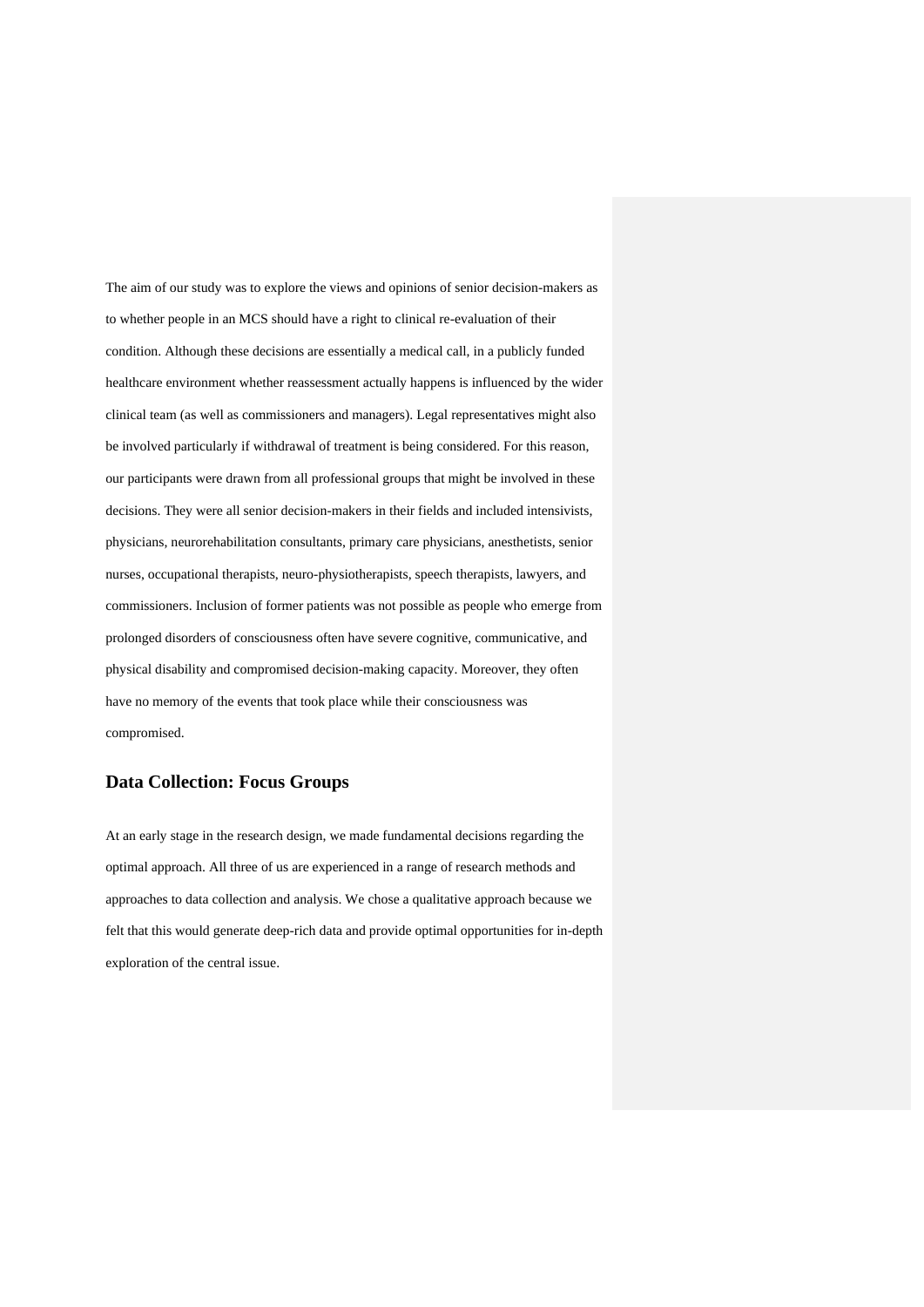We also considered other data collection techniques such as semi-structured and "elite" interviews, particularly because of the seniority of our intended participants. However, given that decisions whether to reassess patients in MCS tend to be collective, we felt that focus groups were the optimal vehicle to explore individual and group norms and attitudes. Focus groups facilitate myriad exploration of participants' views and opinions and are particularly useful for obtaining several perspectives about the same topic. Interaction between group members also encourages participants to question one another and stimulate re-evaluation of personal understandings and experiences. Focus groups also produce data based on insights that Wendy Duggleby (2005) believes cannot be accessed easily using approaches. Furthermore, focus groups, if these are the method of choice, can generate large amounts of data from several participants in a relatively short time frame.

## **Grounded Theory Application**

A decision to use grounded theory is one that should be made after clearly ascertaining the aims of a research study. Grounded theory refers to an analytical method whereby a theory is generated from studying the data using a series of inductive examinations. This theory should then provide an answer to, or explanation of, the research issue.

This process of theory generation is different from what many researchers may be familiar with when thinking about research design. Deductive research, or hypothesis testing, is a more mainstream view of how research is done. However, using inductive methods to analyze qualitative data facilitates the expansion of knowledge. If this is compatible with the research aim, then grounded theory should be considered.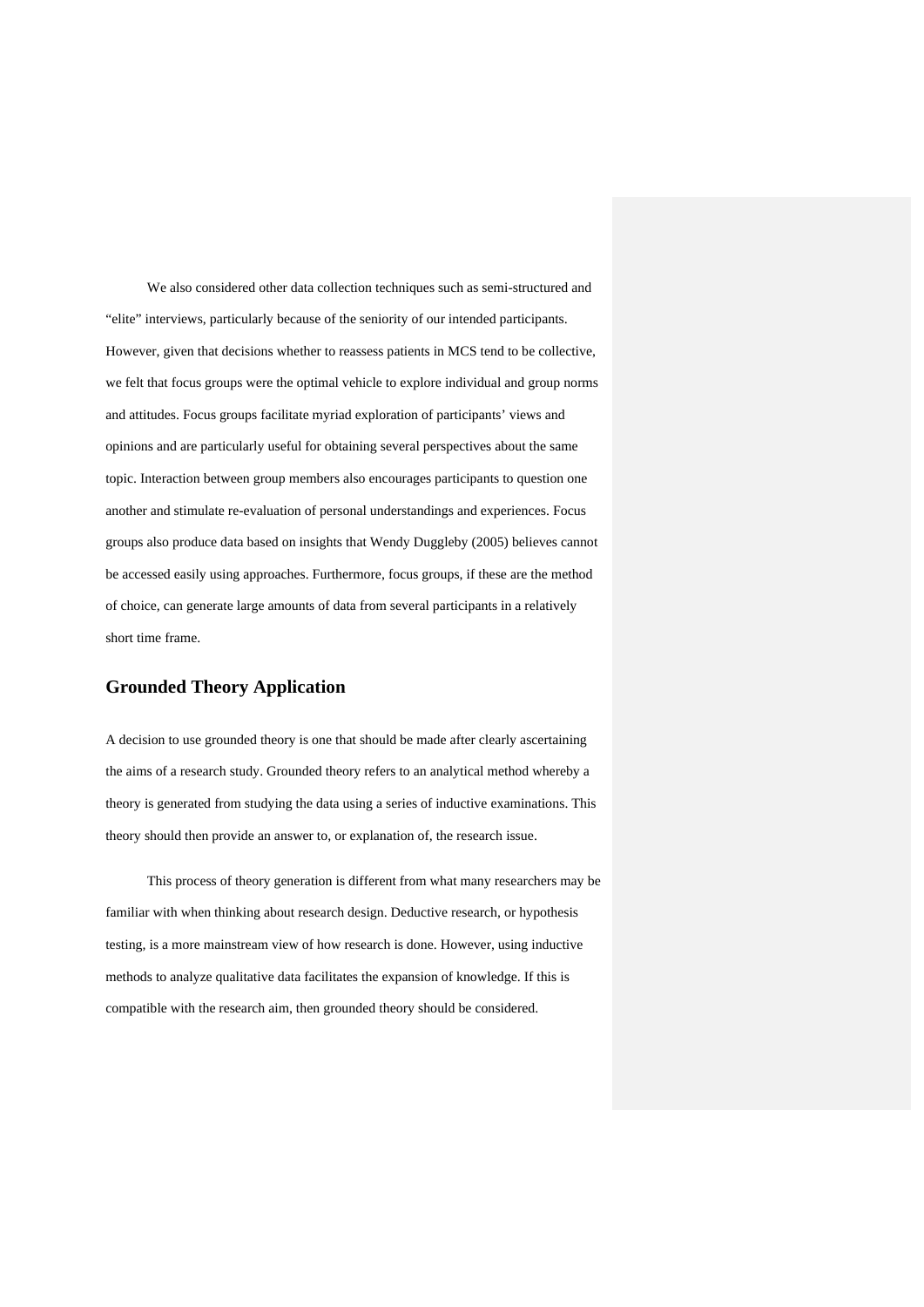## **Pilot Study**

Several preliminary steps are needed prior to commencement of a research project. First, ethical approval as well as any local risk assessment or other policy requirements must be obtained. For our study, ethical approval was granted from De Montfort University, Leicester. Second, a pilot study is invaluable as a "dummy-run" to ascertain whether the method and data analysis actually works in practice, and whether it is likely to generate an answer to the research question. For this project, the pilot study was invaluable, leading us to make several practical adjustments. For example, during focus groups, particularly when conversations become animated, there was a tendency for people to speak over one another which made subsequent transcription difficult. To address this, individual audio-recorders were placed in front of each participant to more accurately collect their contributions.

## **Conducting Focus Groups**

We held four focus groups of 2-hr duration each (29 participants in total). The groups were mixed in terms of their professional backgrounds. Participants who were known to one another and close working colleagues were allocated to separate groups in order to discourage pre-established consensus views. The groups comprised between 5 and 11 participants. Six participants per group were found to be ideal: large enough to encourage participation yet small enough to be inclusive and facilitate recording. Restricting the size of groups also prevents "splinter group" formation which happened to some degree with our larger groups.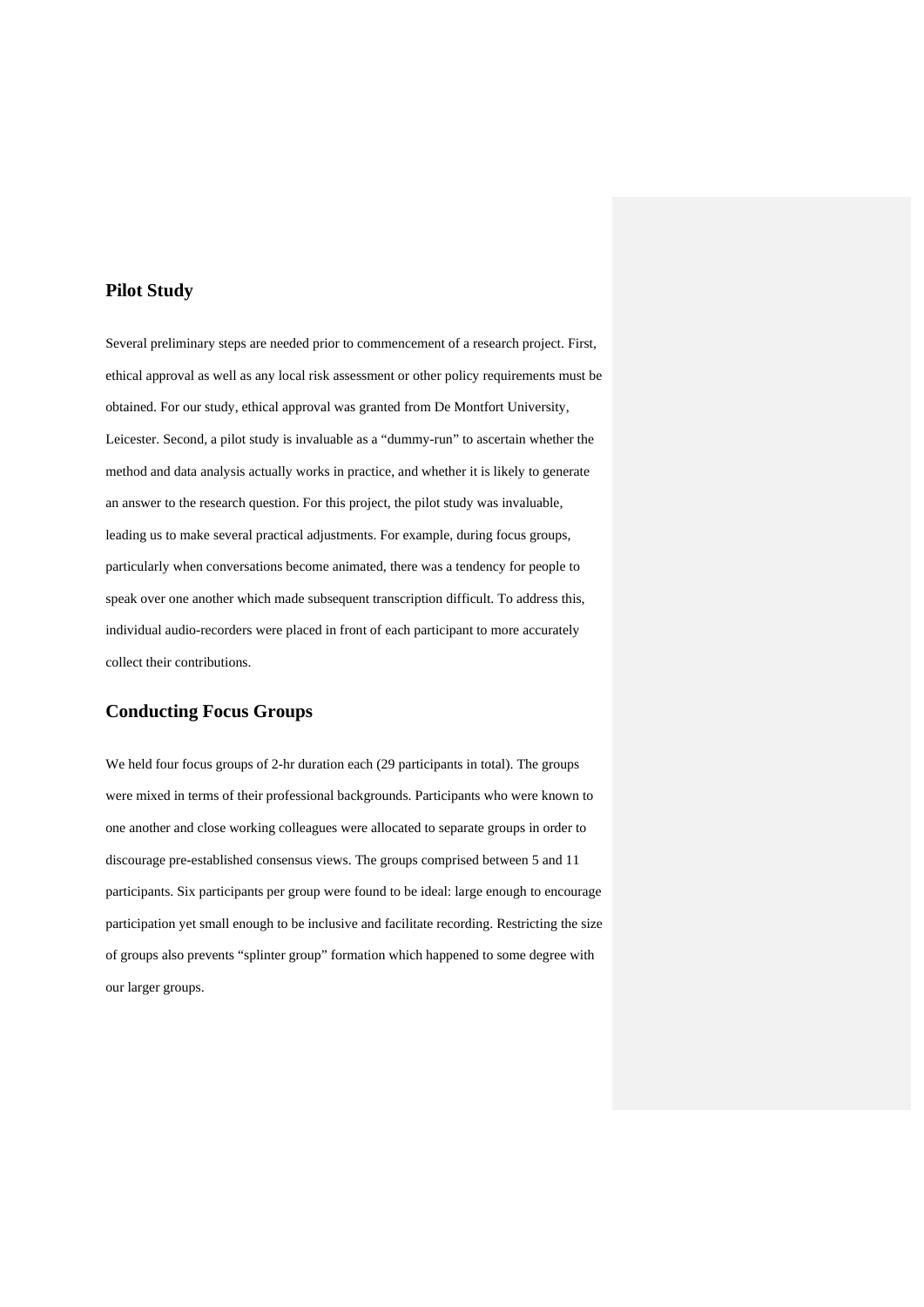According to Richard Krueger and Mary Anne Casey (2008), the prevailing rule of thumb for focus groups is that homogeneous groups (e.g., separate groups of doctors, commissioners, and lawyers) tend to stimulate discussion and promote sharing of views. However, we decided against this approach. Instead, all participants were homogeneous in respect of key attributes (rather than professional status): they were all senior decisionmakers in their fields, and they were all familiar and experienced with reassessment decisions for patients in MCS. Rather than trying to achieve a unified consensus, the primary rationale was for participants to challenge one another's professional and personal perspectives to encourage exploration of possibly covert, but nevertheless basic assumptions that underpinned their beliefs about whether these patients should have a right to be reassessed.

Lynne Connelly (2015) recommends running between three and five focus groups. Having two groups only can be problematic because one group may be idiosyncratic, and it might be difficult to identify the unusual from the norm. For our study, we held four groups due to resource constraints. We also felt that theoretical sufficiency had been reached by the fourth group since by this stage no salient new views on the topic were being identified. All focus groups were held in the same venue and moderated by the same facilitator (Jo) and assisted by the clinical expert (Kudret).

The focus groups were digitally recorded. Although participants were advised to talk in turn (to facilitate transcription), Jo was often reluctant to intervene because this might have impeded conversation. Since this possibility had been identified during the pilot, several voice recorders were used so that the transcriber had several recordings to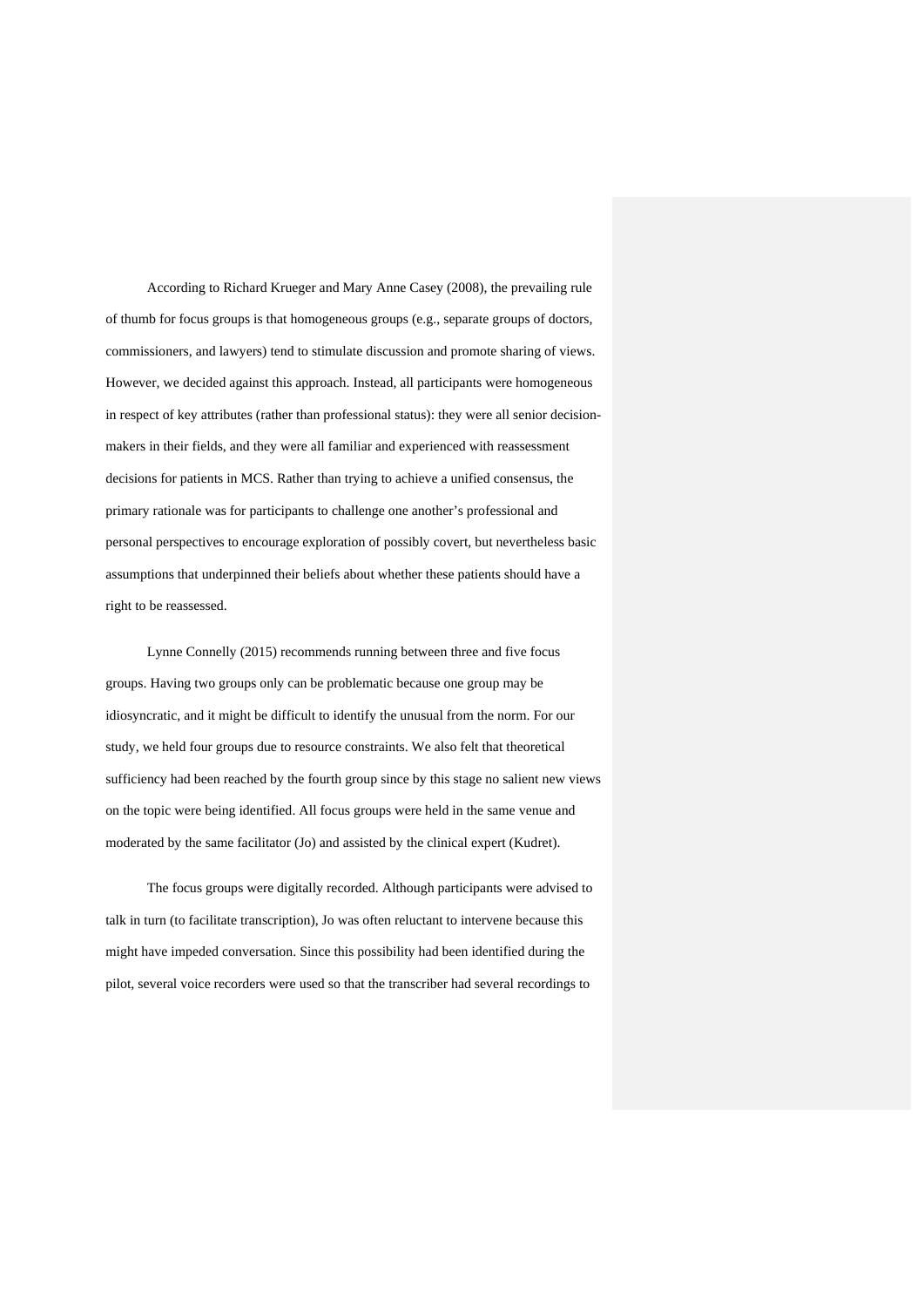consult. This also meant that data from softly spoken participants could be captured more easily.

## **Which Version of Grounded Theory to Use?**

Grounded theory is a process of coding, or interpreting, data through a series of steps. There are generally three steps to the coding process: open or initial coding, axial or focused coding, and theoretical coding, which for this study was done through the development of relational statements. After these steps are complete, an emergent interpretation or explanation of the data should become apparent. You might need to write several drafts to achieve this explanation of the "theory" which is created from the research undertaken, that is, that of a theory developed from the data, which is therefore "grounded" within it.

Our research made use of constructivist grounded theory, based on the work of Kathy Charmaz (2006) which aligns with the strand of grounded theory that was first developed by Ansel Strauss. This view is one that is beneficial to an "*interpretive rendering* of the worlds we study rather than an external reporting of events and statements" (Charmaz, 2006, p. 184, emphasis in original). For this study, the constructivist approach yielded important insights into the ways in which reassessment decisions were made and under what conditions: both of these were critical components.

A key feature of grounded theory is the "constant comparative" method. This means that data analysis begins as soon as it has been collected. So, immediately following each focus group, we typed transcripts and then analyzed them using a process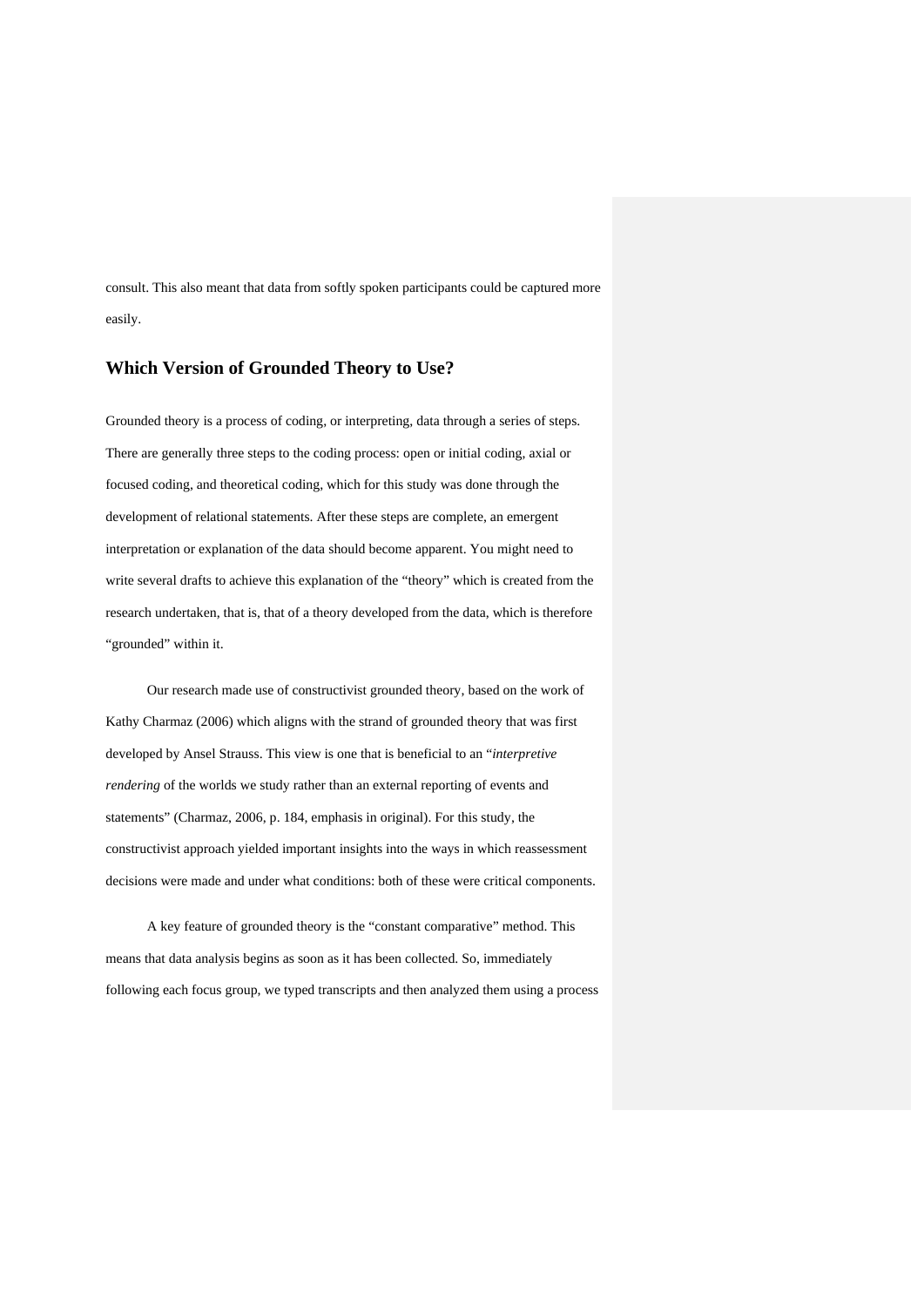of initial and axial coding. This is an important component of grounded theory methodology and analysis. Consideration of what the data means ought to begin immediately and should not wait until, for instance, all data collection has concluded. This is because the emerging analysis is relevant for setting up subsequent focus groups (Charmaz, 2006).

#### *Open/Initial Coding*

This is the first step in coding. It is important that researchers do not try to make codes fit a pre-determined idea, or goal, of what the data might reveal or how the research question should be answered. This is called "forcing the data" and is considered to be a cardinal sin in grounded theory analysis. Rather, try to code with an open mind, letting the data reveal themselves, rather than trying to presuppose what the outcome will be. It is also important to avoid reading your own personal life experiences into the data (Charmaz, 2006).

If you are already familiar with the subject area, you might well be tempted to forecast the final outcome. But one of the great strengths of grounded theory is that it can reveal hidden meanings and processes. For this reason, don't be surprised if new ideas appear through coding, particularly if these new insights are at odds with your previous perceptions about the subject matter.

Open coding is achieved through consideration of data (transcript data from each focus group) to identify initial codes. The transcripts were voluminous (a great deal can be said during 2 hr of discussion!). There is certainly no need to look for a fixed or set number of codes in each transcript, and it is a mistake to try and do so.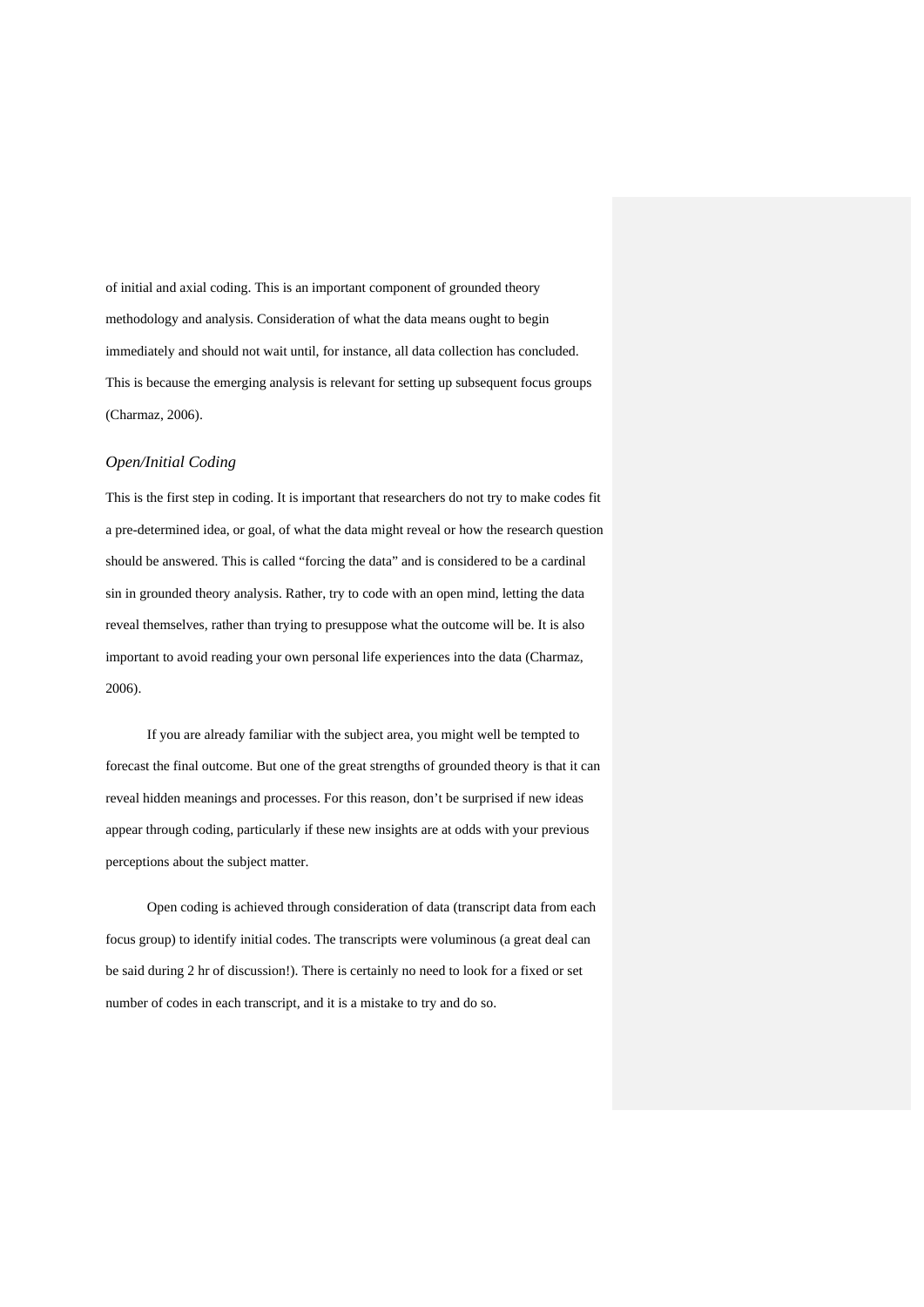The following is an extract from our list of initial codes (pervasive themes) that emerged from the transcripts from our research. This list is provided to show you what initial codes can look like, but these are not a prescriptive template on what initial codes are, and these will vary according to the raw data from the research:

- Reassessment decisions
- Decision-making process
- Importance of knowledge and training
- Knowledge across medical fields
- Scheduling assessment
- Triggering reassessment
- Kinds of assessment
- Cost
- Patient condition
- Treatment decisions
- Source of funds
- Diagnosis
- Time span for reassessment

#### *Focused/Axial Coding*

This is the second phase of coding which builds upon the initial phase. There is no single way which axial coding can be done. What is important is for you to make informed choices when planning your grounded theory analysis. Please read about the different approaches to axial coding and decide on the one which best suits your research aims.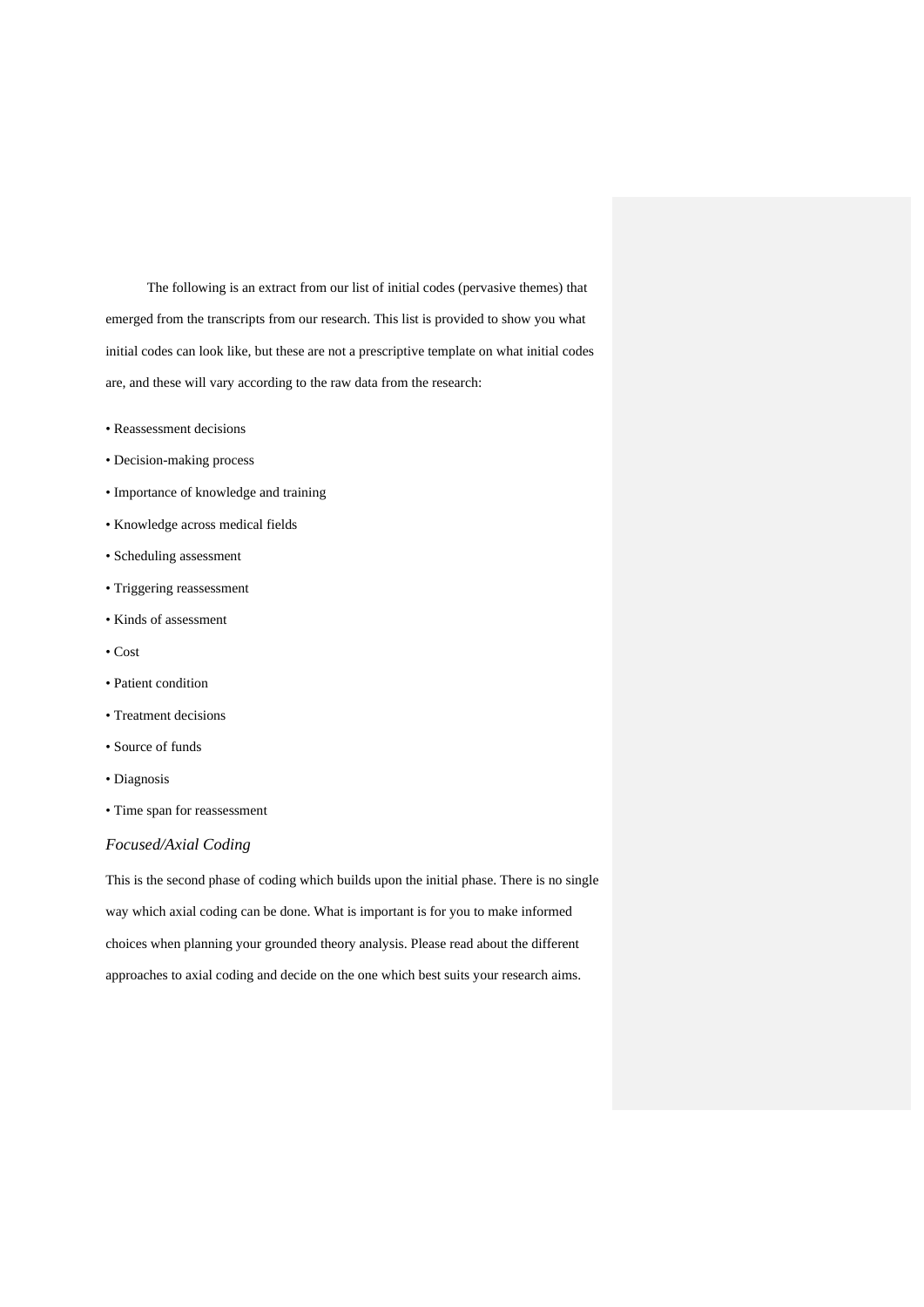Anselm Strauss and Juliet Corbin (1998, p. 127) explain the aims of axial coding: When analysts code axially, they look for answers to questions such as why or how come, where, when, how and with what results and in so doing they uncover relationships among categories . . . Why would one want to relate structure with process? Because structure or conditions set the stage, that is, create the circumstances in which problems, issues, happenings or events pertaining to a phenomenon are situated or arise. Process, on the other hand, denotes the action/interaction over time of persons, organizations, and communities in response to certain problems and issues. Combining structure with process helps analysts to get at the complexity that is so much a part of life . . . Axial coding is a process that looks for relationships between the codes that were identified during initial coding. It is a step further in abstracting and analyzing data. It is important to realize, however, that axial coding is not done using the focus group transcripts. Instead, it makes use of the initial coding categories.

Our axial coding chart thus captures the essence of the description of the relationship between process and structure highlighted by Strauss and Corbin. Our research made use of an axial coding chart based in part by one developed by Wilson Scott (2004) and on the information detailed in Corbin and Strauss (1998) about the process of axial coding. The axial coding chart used in our research was used by Sarah in her unpublished PhD thesis (Sargent, 2009).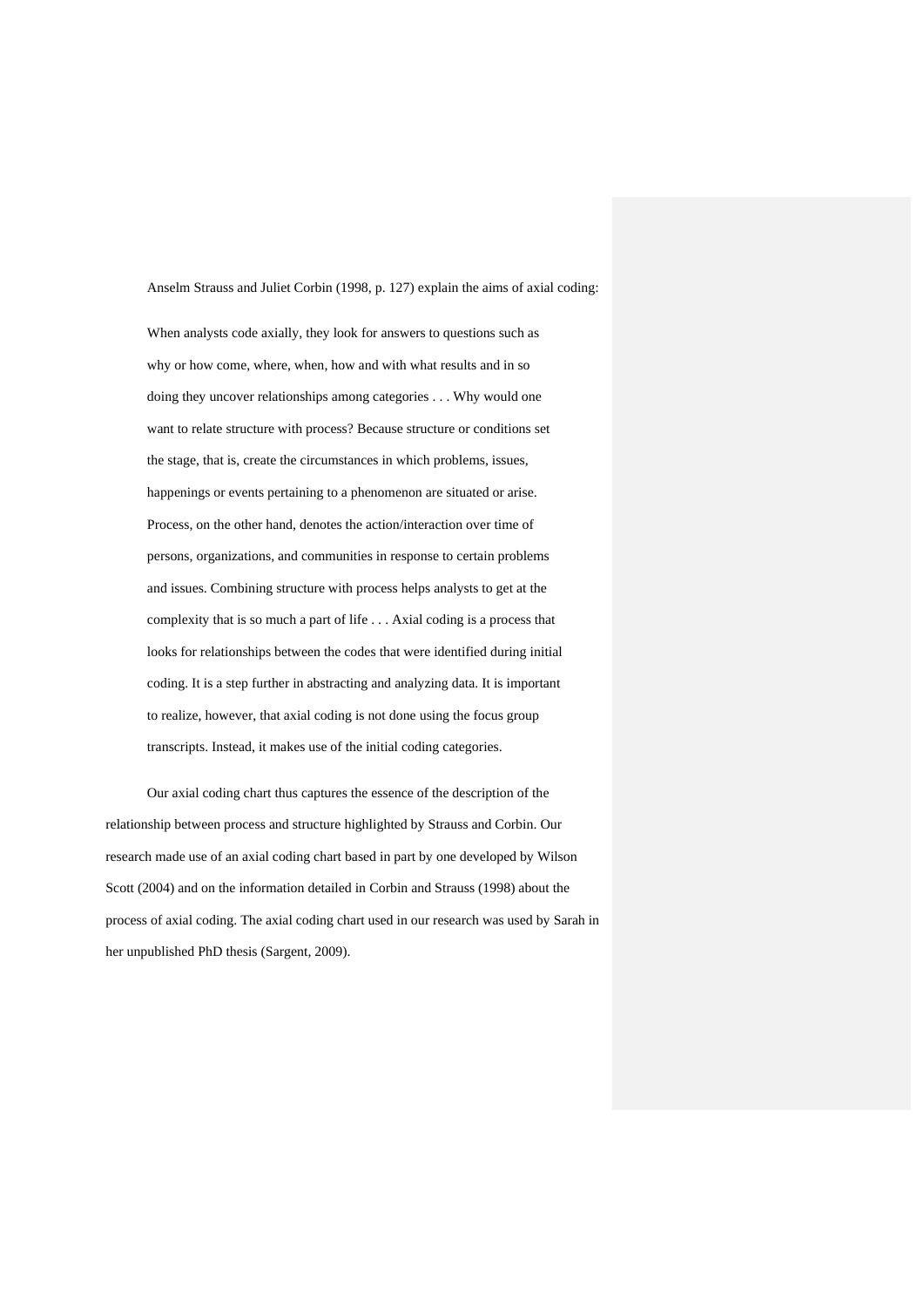An example of an axial coding chart with categories is shown in Table 1. This chart provides an extract of the coding done at this stage, drawn from our list of initial codes. It shows how the initial codes are further analyzed into categories and lists two of the categories that were derived from the initial coding list. Once the categories are chosen, the analysis headings that comprise "Structure/Condition" and "Process—what happened as a result of the interaction—Consequence" are considered. The "Condition" hearings are why, where, how come, and when. The "Consequence" headings are whom and how. Answering the queries about the category when considering these headings then leads to the answers that have been completed for each one. These in turn are considered when determining condition and consequence. This coding should be done where the researcher is free of distractions and has a block of time available to think about and reflect on the coding and categories.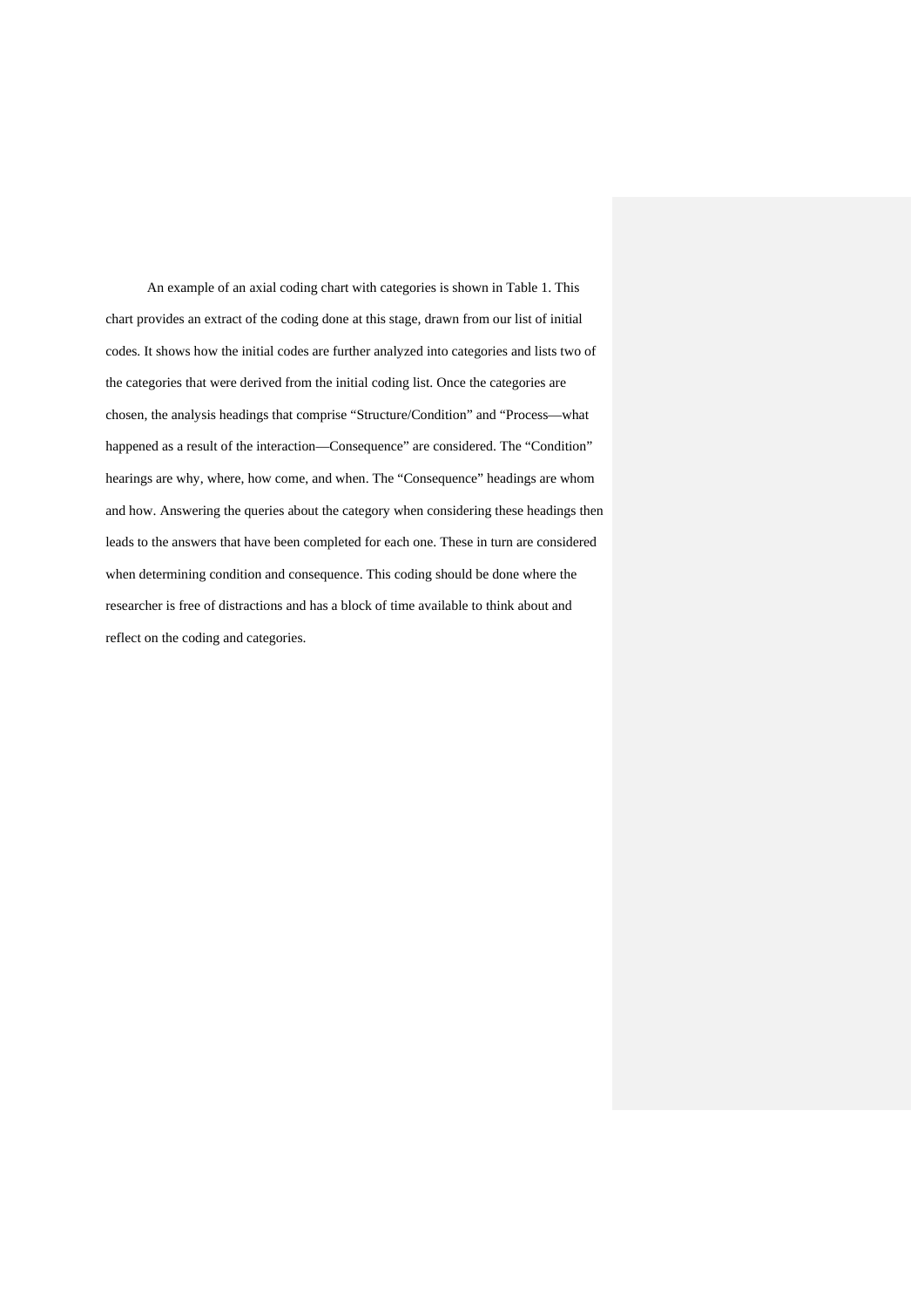## **Table 1.**

Caption: Focus group axial coding.

| Category     | Why            | Where            | How       | When                   | $=$ Structure | Whom                       | How             | <b>Action/interaction</b> | $=$ Process     |
|--------------|----------------|------------------|-----------|------------------------|---------------|----------------------------|-----------------|---------------------------|-----------------|
|              |                |                  | come      |                        | condition     |                            |                 |                           | (what           |
|              |                |                  |           |                        |               |                            |                 |                           | happened as     |
|              |                |                  |           |                        |               |                            |                 |                           | a result of     |
|              |                |                  |           |                        |               |                            |                 |                           | interaction     |
|              |                |                  |           |                        |               |                            |                 |                           | $=$ consequence |
| 1. Who pays  | Expensive      | In hospital or   | Test      | Lack of clarity        | There is no   | Family and medical         | Treatment       | This is highly            | Accessing       |
| the cost of  | test, multiple | medical          | cannot be | annually/biannually/as | central place | treatment team, lack of    | decisions,      | dependent on the          | reassessment    |
| reassessment | funding        | treatment center | done      | required when          | to go for     | clarity on roles           | lack of clarity | knowledge of              | is very "hit    |
|              | sources        | Hospital/nursing | without   | changes in patient's   | information,  | Lack of clarity: National  | on              | members of                | and miss"       |
|              | Not all        | home/community   | funding   | condition noticed      | guidance or   | health service             | researching     | treatment team and        | depending on    |
|              | reassessment   |                  |           |                        | authority on  | (NHS)/Social care/clinical | funds           | of family                 | the location of |
|              | expensive      |                  |           |                        | any aspect of | commissioning groups       | Unclear-        | members.                  | patient,        |
|              | (but skills)   |                  |           |                        | reassessment, |                            | depends on      | Reassessment is           | composition     |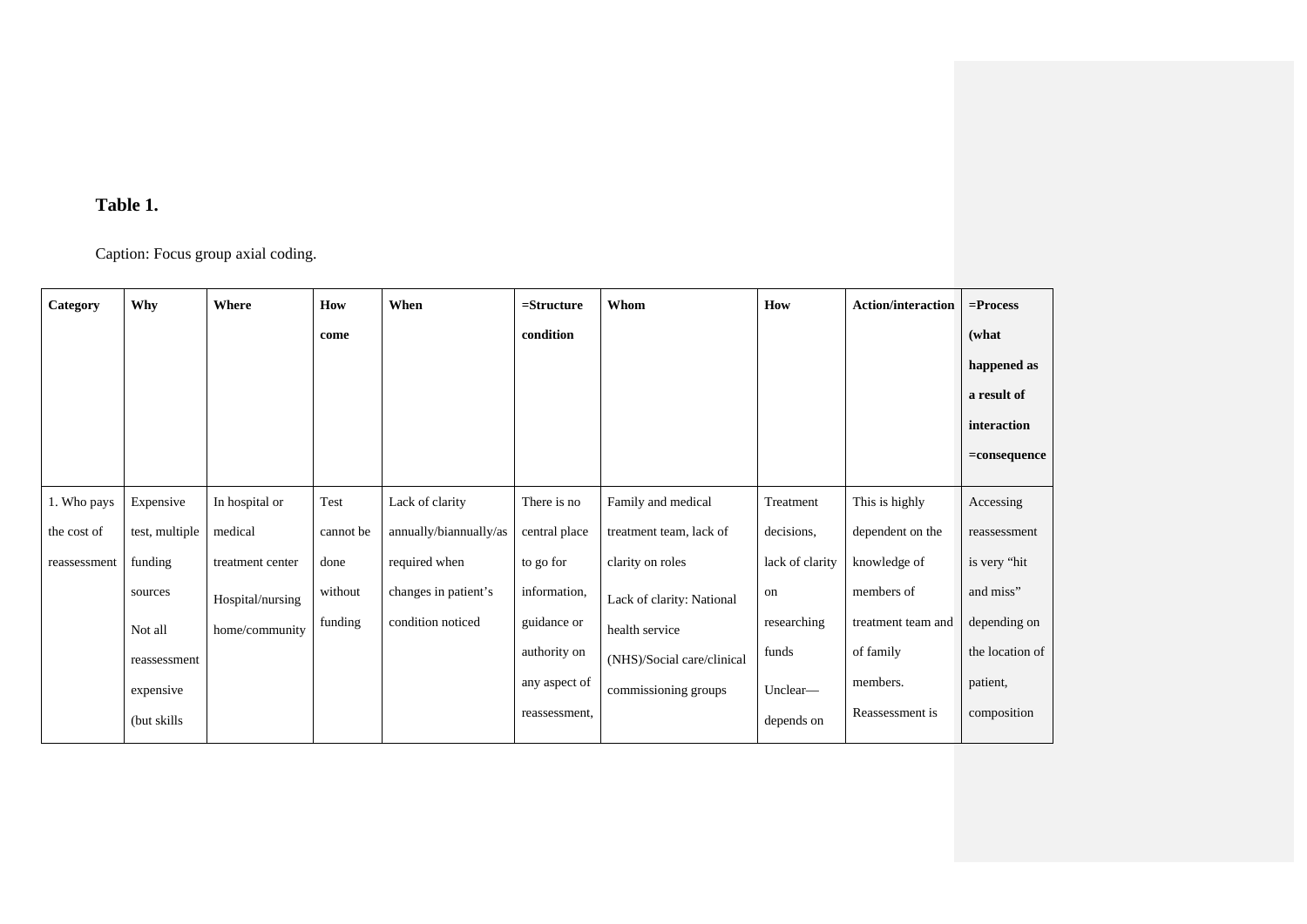|              | required)    |                  |           |                        | which cannot  | (CCGs)                   | luck/location   | not presented as a | of treatment                 |  |
|--------------|--------------|------------------|-----------|------------------------|---------------|--------------------------|-----------------|--------------------|------------------------------|--|
|              |              |                  |           |                        | occur         |                          | more than       | routinized option. | team and their               |  |
|              |              |                  |           |                        | without       |                          | clinical        | Accessing          | knowledge as                 |  |
|              |              |                  |           |                        | funds         |                          | circumstances   | reassessment is    | $\pm 0$ Commented [912]: AQ2 |  |
|              |              |                  |           |                        |               |                          | or need         | very "hit and      | is an option                 |  |
|              |              |                  |           |                        |               |                          |                 | miss."             | and what                     |  |
|              |              |                  |           |                        |               |                          |                 |                    | access there is              |  |
|              |              |                  |           |                        |               |                          |                 |                    | to funding                   |  |
|              |              |                  |           |                        |               |                          |                 |                    |                              |  |
| 2. When      | Importance   | Hospital or      | Relevance | Lack of clarity when   | This is an    | Family and medical       | Lack of         | The question of    | As with                      |  |
| assessment   | of test      | treatment center | to future | this should be brought | important     | treatment team           | clarity on this | RA being raised is | category 1-                  |  |
| and          | results,     | Hospital/nursing | treatment | up                     | decision that | Doctors/nurses/family    | element         | dependent upon     | this is all very             |  |
| reassessment | future       | home/community   | decisions | No specific rules.     | affects the   | members/domestics/people | Yes-a range     | observation of     | hit and miss,                |  |
| should be    | treatment    |                  |           | annually/biannually/as | patient's     | who are likely to notice | of ways         | change by          | based on those               |  |
| done         | decisions,   |                  |           | required when          | future, which | change in patient's      |                 | anyone-could be    | same elements                |  |
|              | questions on |                  |           | changes in patient's   | is being      | condition                |                 | family member or   |                              |  |
|              | optimal time |                  |           | condition noticed      | made without  |                          |                 | treatment team     |                              |  |
|              | frames       |                  |           |                        | evidence-     |                          |                 | member. There is   |                              |  |
|              | agreed. Also |                  |           |                        | based         |                          |                 | no definitive      |                              |  |
|              |              |                  |           |                        |               |                          |                 |                    |                              |  |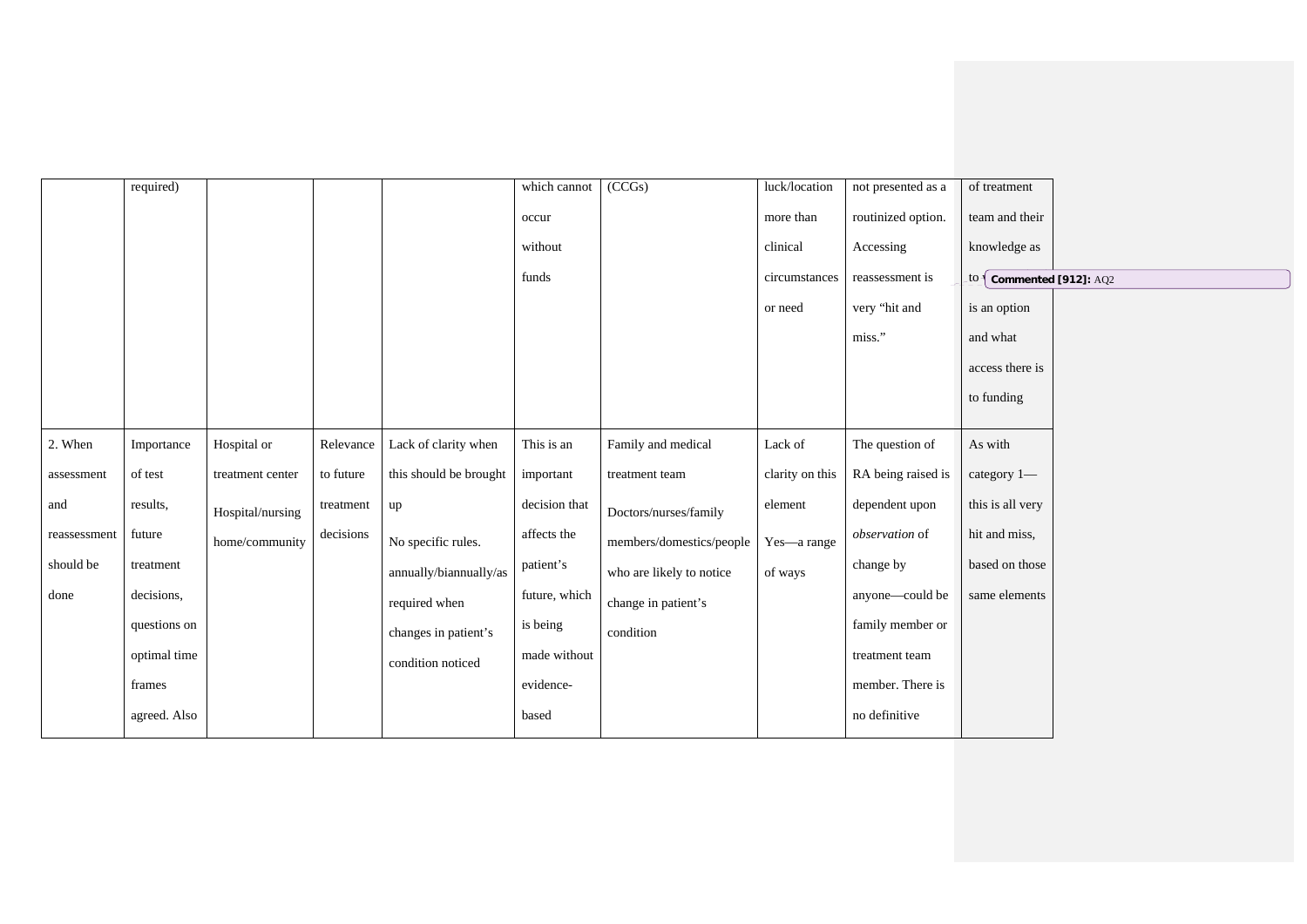| that initial                                 |  | guidance |  | protocol or criteria |                |
|----------------------------------------------|--|----------|--|----------------------|----------------|
| assessment                                   |  |          |  | for decision-        |                |
| required (as                                 |  |          |  | taking, no defined   |                |
| baseline) to                                 |  |          |  | trigger              |                |
| $% \left\vert \cdot \right\rangle _{0}$ make |  |          |  |                      |                |
| $\,$ reassessment                            |  |          |  |                      |                |
| meaningful.                                  |  |          |  |                      |                |
| Audit and                                    |  |          |  |                      |                |
| research                                     |  |          |  |                      |                |
|                                              |  |          |  |                      |                |
| 3.                                           |  |          |  |                      | Question       |
|                                              |  |          |  |                      | mark—Range     |
|                                              |  |          |  |                      | of decisions   |
|                                              |  |          |  |                      | that can be    |
|                                              |  |          |  |                      | taken for a    |
|                                              |  |          |  |                      | vulnerable     |
|                                              |  |          |  |                      | patient, in a  |
|                                              |  |          |  |                      | milieu that    |
|                                              |  |          |  |                      | lacks clinical |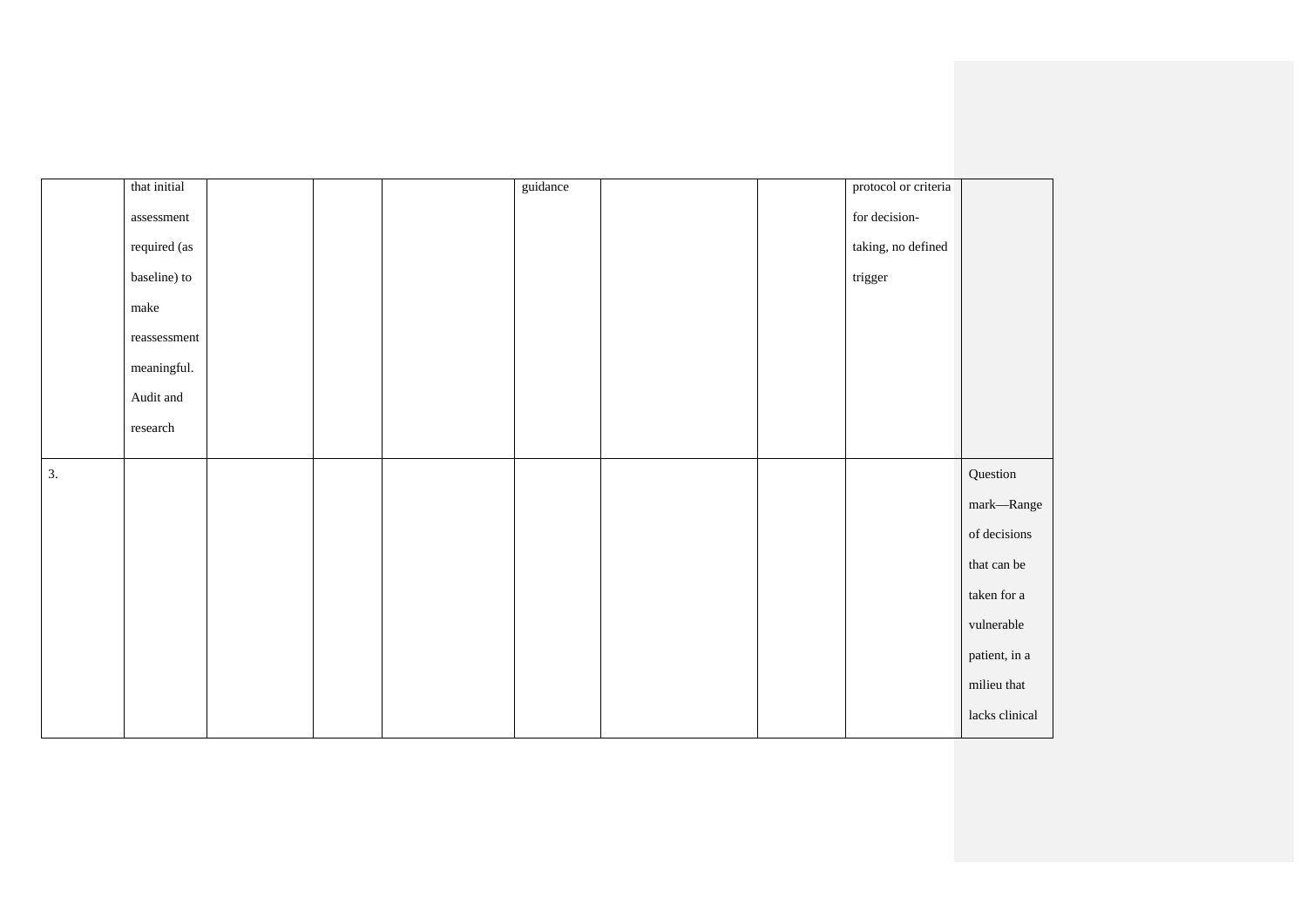|    |  |  |  |  | guidance or                 |
|----|--|--|--|--|-----------------------------|
|    |  |  |  |  | $\operatorname{definition}$ |
|    |  |  |  |  |                             |
| 4. |  |  |  |  | Need to                     |
|    |  |  |  |  | answer issues               |
|    |  |  |  |  | raised in                   |
|    |  |  |  |  | Categories 1,               |
|    |  |  |  |  | $2, 3$ —this can            |
|    |  |  |  |  | stymie any                  |
|    |  |  |  |  | further action              |
|    |  |  |  |  | $\,$ or access to           |
|    |  |  |  |  | $\,$ reassessment           |
|    |  |  |  |  |                             |
| 5. |  |  |  |  | People with                 |
|    |  |  |  |  | $k$ nowledge                |
|    |  |  |  |  | about the                   |
|    |  |  |  |  | ability to                  |
|    |  |  |  |  | $\,$ access ${\rm RA}$      |
|    |  |  |  |  | must take                   |
|    |  |  |  |  |                             |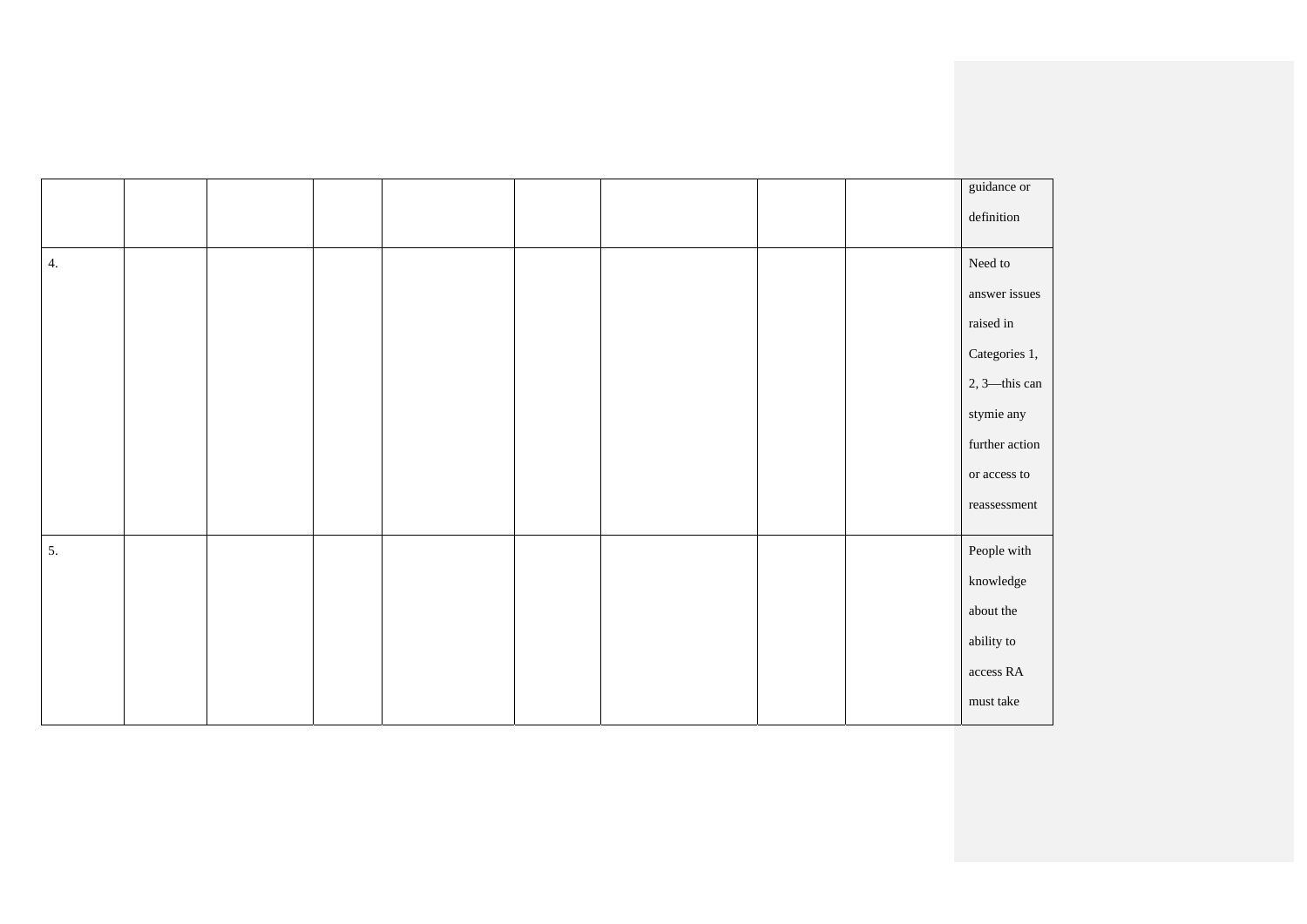|  |  |  |  | specific action |
|--|--|--|--|-----------------|
|  |  |  |  | to press for    |
|  |  |  |  | RA-can be a     |
|  |  |  |  | range of        |
|  |  |  |  | actions and     |
|  |  |  |  | pressure        |
|  |  |  |  | points sought   |
|  |  |  |  |                 |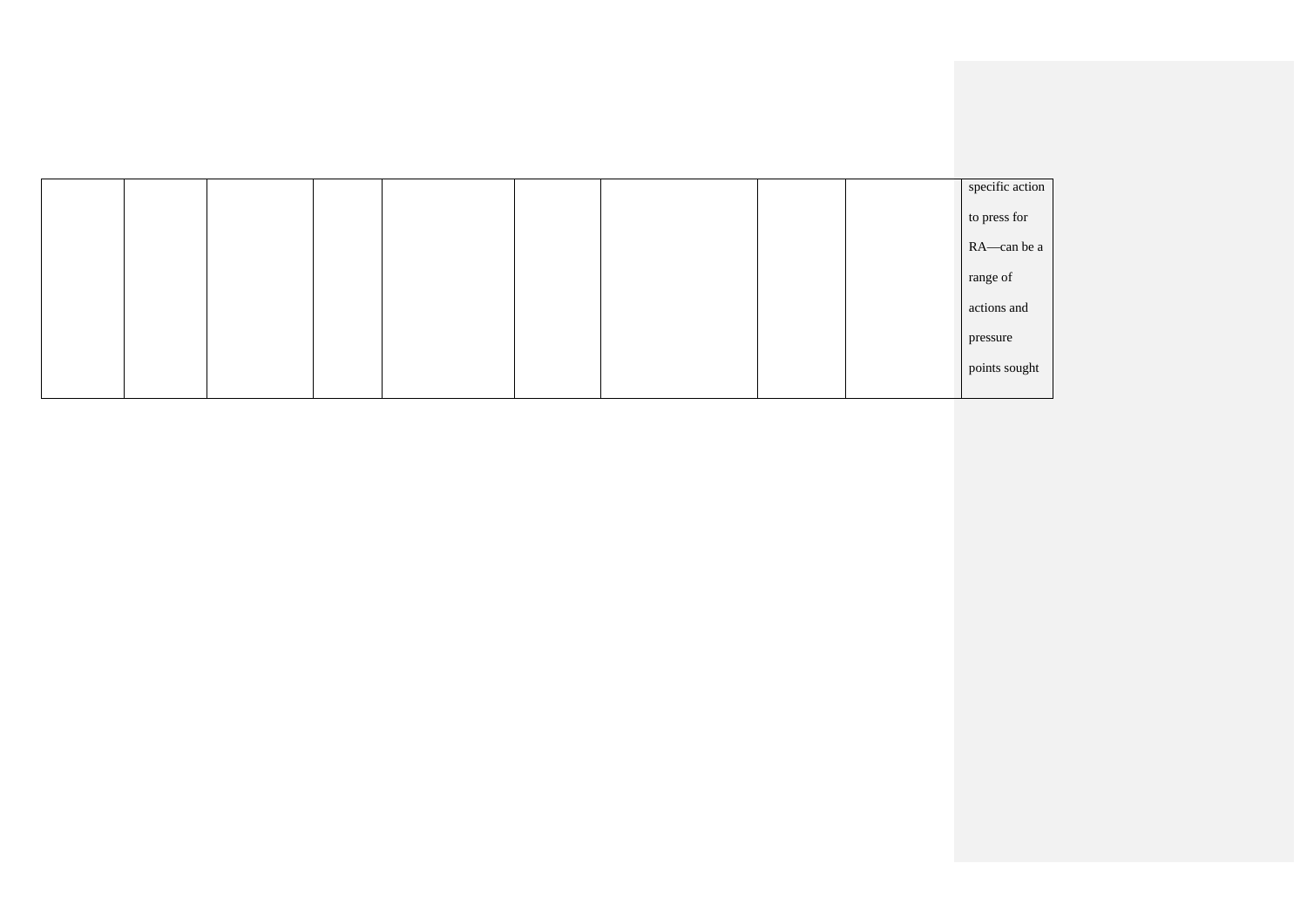#### *Theoretical Coding/Relational Statements*

Developing relational statements is the third level of coding (this is sometimes called theoretical coding). It is at this stage that an emergent theory should become apparent, which can be a very exciting moment in grounded theory work. This stage is based on the results of the second stage of coding. Relational statements provide an effective way of crafting a narrative that helps to reveal the emergent theory.

Our relational statements were developed from the axial coding charts from each focus group (see following example). You can see how the narrative story line is drawn from the axial coding chart. This narrative becomes embedded as part of the emergent grounded theory.

#### **[TS: Box starts here.]**

Relational statements: Is there a "right" to reassessment?

There is a "hit and miss" approach to the decision to reassess a patient. There is no clear "right" to reassessment. Furthermore, there is a lack of a clear evidence base on which to proceed in making decisions. Thus, decisions become based on the presence of factors such as where the patient currently is, the composition and knowledge of the treatment team, and whether there are family or friends advocating for further assessment of the patient. These triggers are what might lead to a decision to reassess. However, reassessment is only one of a range of options that might occur when further consideration is made of the patient's condition and prognosis. Other outcomes might be to do nothing or to withdraw all treatment resulting in the death of the patient.

#### **[TS: Box ends here.]**

# **Final Stages: Theory Development, Theoretical Sampling, and**

### **Theoretical Saturation**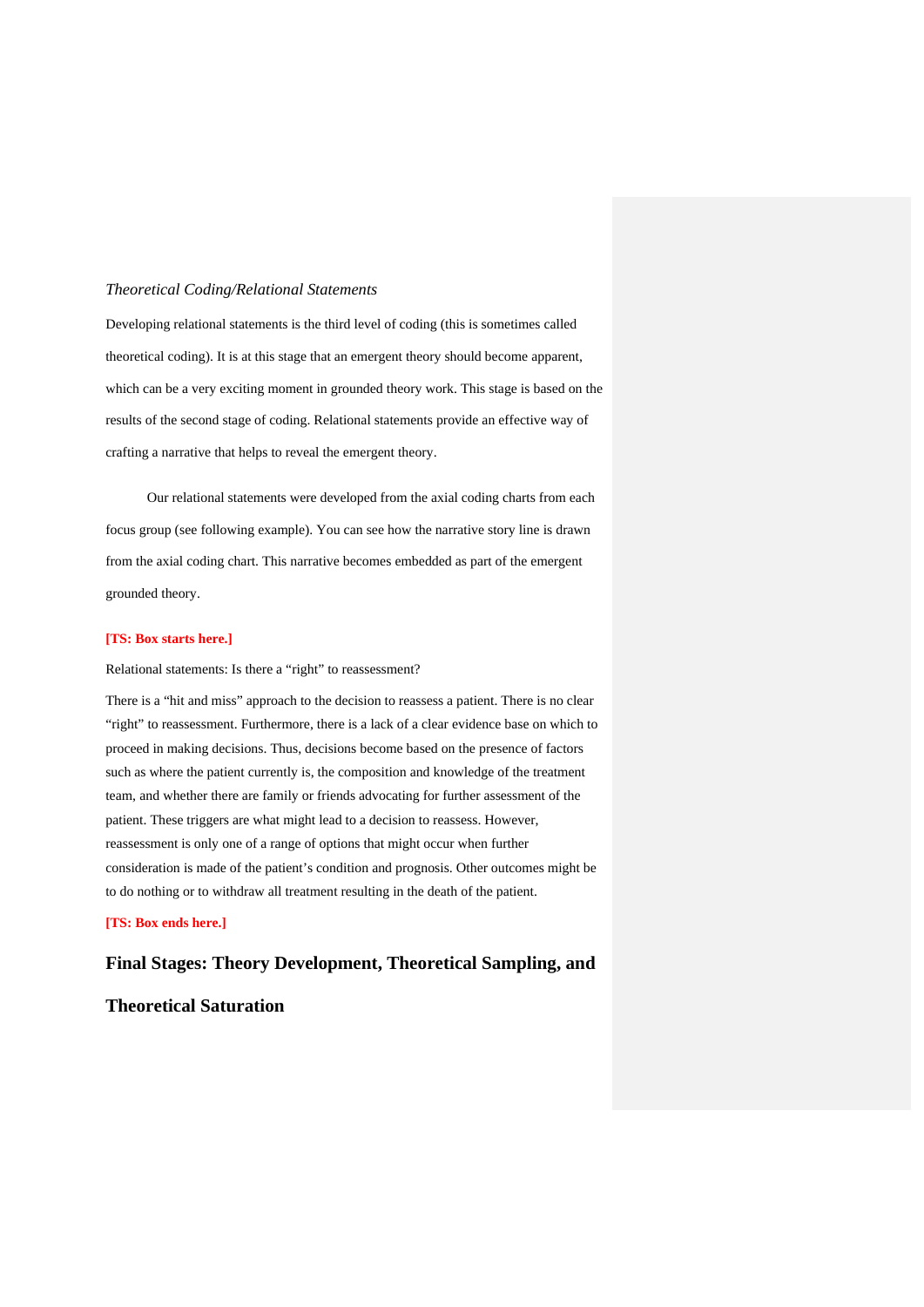So when is a grounded theory analysis complete? Completion of coding does not signal the end of the analysis. A theory must be developed, and this may take several drafts to arrive at a finished version. However, by using the constant comparative method, development of the theory should progress as soon as there are data to analyze. To determine whether more data are needed, categories are needed and further coding undertaken, different processes can be used. For our study, we used theoretical sufficiency, which, according to some tenets, is the preferred method for determining whether adequate data analyzing has been done (Charmaz, 2006; Sargent, 2009).

# **"Method" in Action**

## **Research Practicalities**

Moderating focus groups can be tiring, and there is a natural tendency to want to "join the discussion." This should be resisted to avoid influencing the data. To some extent, potential problems can be avoided at the project design stage. Ideally, the same moderator should be used. This is because the moderator's behavior and style has consequences for the character of the focus group. However, the potential for researchers to influence participants is not limited to focus groups and is common to interviews and surveys.

It is possible, at times, to experience "difficult" participants. This should perhaps be expected, particularly when moderating an "expert" group. If a participant tries to dominate the conversation, try to manage this using body language: first, by avoiding eye contact with the person and then by encouraging others' views. More direct intervention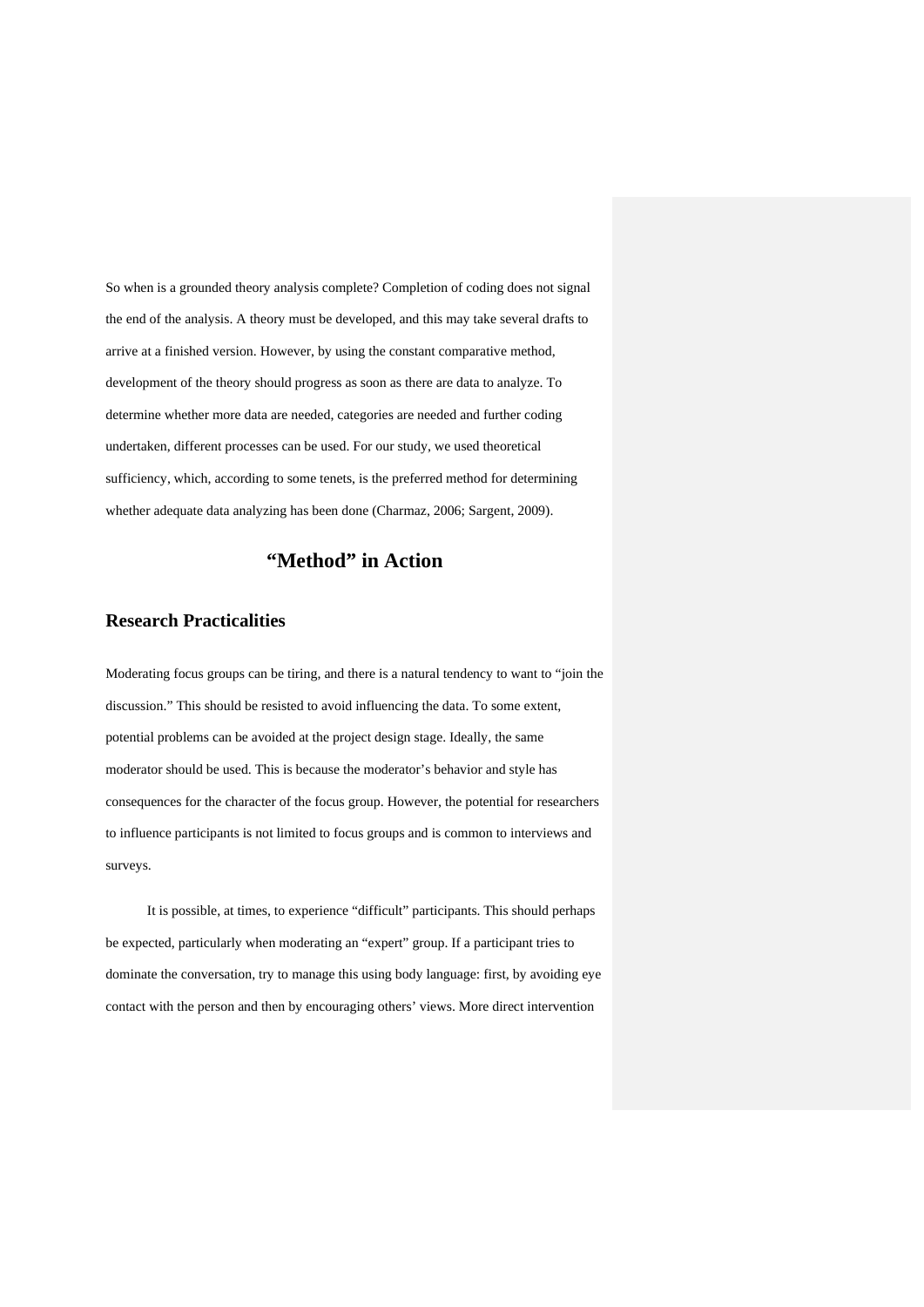might be required such as "Thank you for those useful views, now I'd like to hear what XXX has to say." More rarely a participant might challenge the moderator in some way. Although one could remind the participant politely that they are free to leave if they wish this might not be optimal. After all, that participant might have useful contributions to bring to the table. Often a calm and assertive manner works well: after all, your participants might not be accustomed to being focus group participants!

## **Grounded Theory That Emerged From This Research Project**

For this project, Sarah and Jo coded, at first independently, and then by sharing information when constructing axial coding charts. They maintained email, telephone, and in-person contact as required throughout the coding process. Once axial coding was complete for all four focus groups, the three of us met to discuss relational statement development.

We discussed the axial coding charts, any interpretative questions, and what relational statements could be developed. Sarah took notes and assumed primary responsibility for creating the relational statements, which were then shared and used to develop the grounded theory.

## **Writing a Grounded Theory**

Writing the grounded theory is the final step of the coding process and is unlikely to be written in a single sitting! Yet, even at this stage, the job of interpretation and analysis is not complete. Writing the grounded theory itself may also yield new insights. It is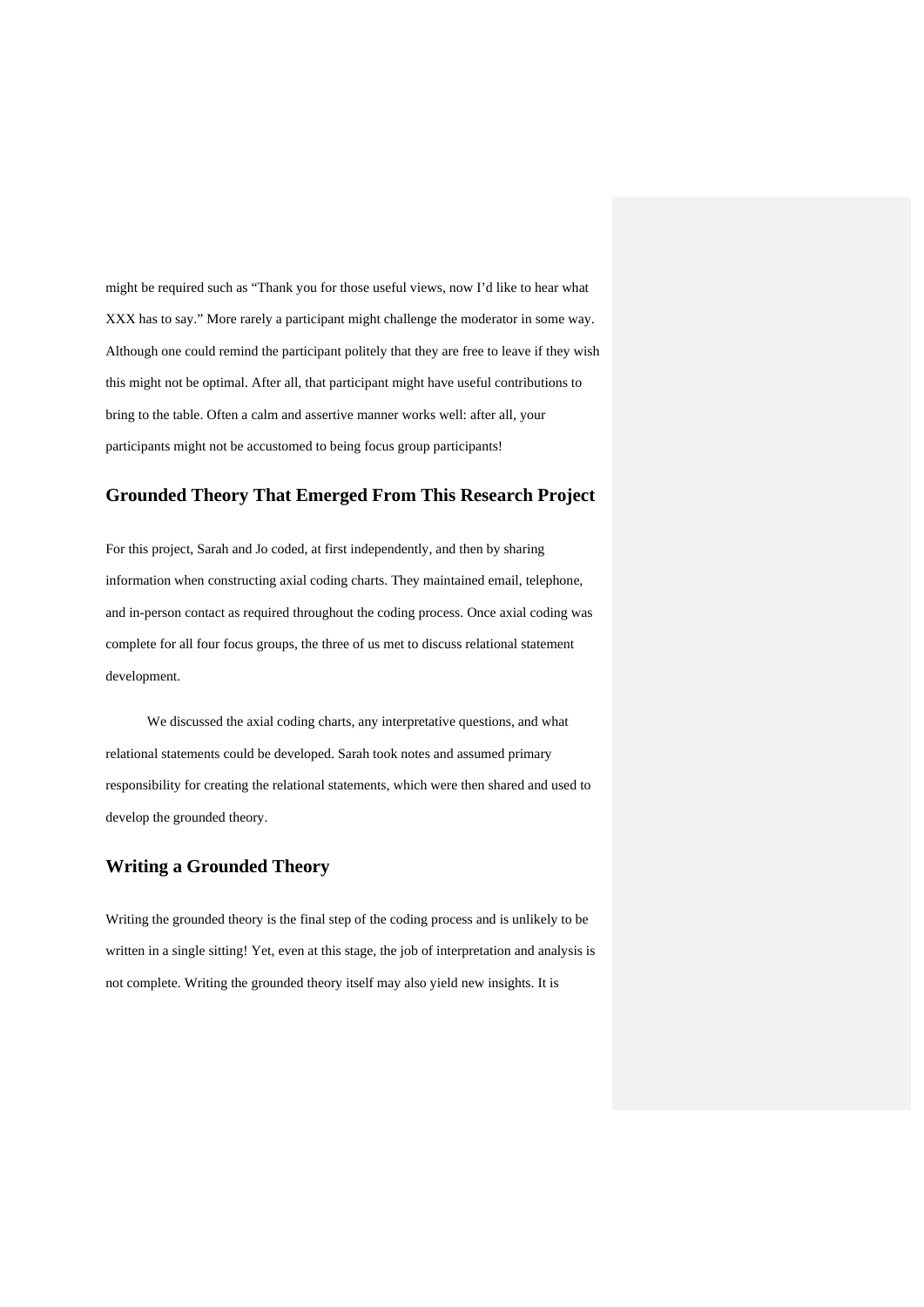therefore critical not to rush this stage but to remain aware of any new understandings and links that might be evident.

## **Practical Lessons Learned**

Qualitative research can be complex and time-consuming. It can also be incredibly rewarding and lead to new insights and policy change. Grounded theory, in particular, can produce insights that stretch far beyond the obvious and supersede what might be obtained using other methods of data analysis (such as content analysis). Even though grounded theory is based on inductive reasoning and researcher insight, remember to keep a careful paper trail of the research path so that your work can be audited.

Researchers who are interested in using grounded theory are encouraged to read a range of studies that have used this method to better appreciate its use in action and to gain an understanding of those seemingly vague and fuzzy concepts and labels.

# **Conclusion**

Grounded theory can be a useful methodology for analyzing focus group data. Focus groups in themselves are a source of data for analysis, and one that researchers should consider, in addition to the perhaps more common place considerations of interviews or questionnaires.

What emerged from our focus group research was that there is no consensus on whether patients should have a legal right to a reassessment of their condition and prognosis and access to medical treatment and therapies. Instead, what materialized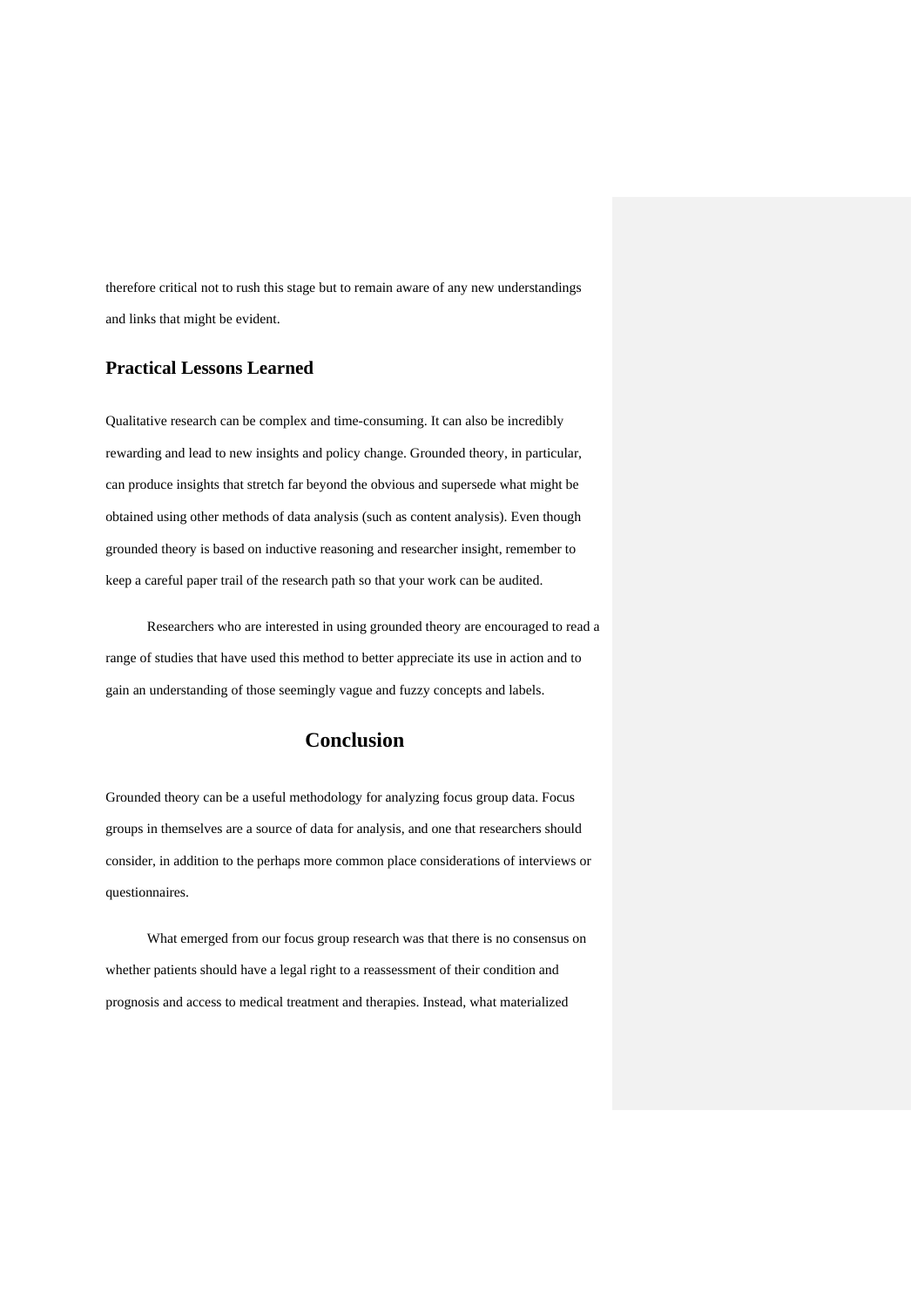strongly was that capricious chance factors were often the deciding elements in whether or not a patient would be clinically reassessed. This is instead of clinical or medical indicators. Decision-making on reassessment was not routine and predictable. This outcome was not what we had expected to find. The ramifications of this finding for patient rights are significant—and point to the importance of having protocols adhered to uniformly in the care and treatment of all patients. It points out the vulnerability of patients who do not have family or friends to act as their advocate.

Based upon our experiences, we would certainly recommend the use of grounded theory for qualitative research projects and particularly for those that seek to bring new insights to a field of enquiry.

# **Exercises and Discussion Questions**

1. When might focus groups be considered a method of choice for data collection?

- 2. What is a pilot study and what are the potential benefits?
- 3. What practicalities need to be considered at the design stage of focus group research?
- 4. Why use a grounded theory approach for data analysis?

5. What considerations should be given in the construction of an approach to axial

coding, given the divergent views on this within grounded theory methodology?

6. How would you go about constructing a narrative in the third coding stage of grounded theory?

## **Further Reading**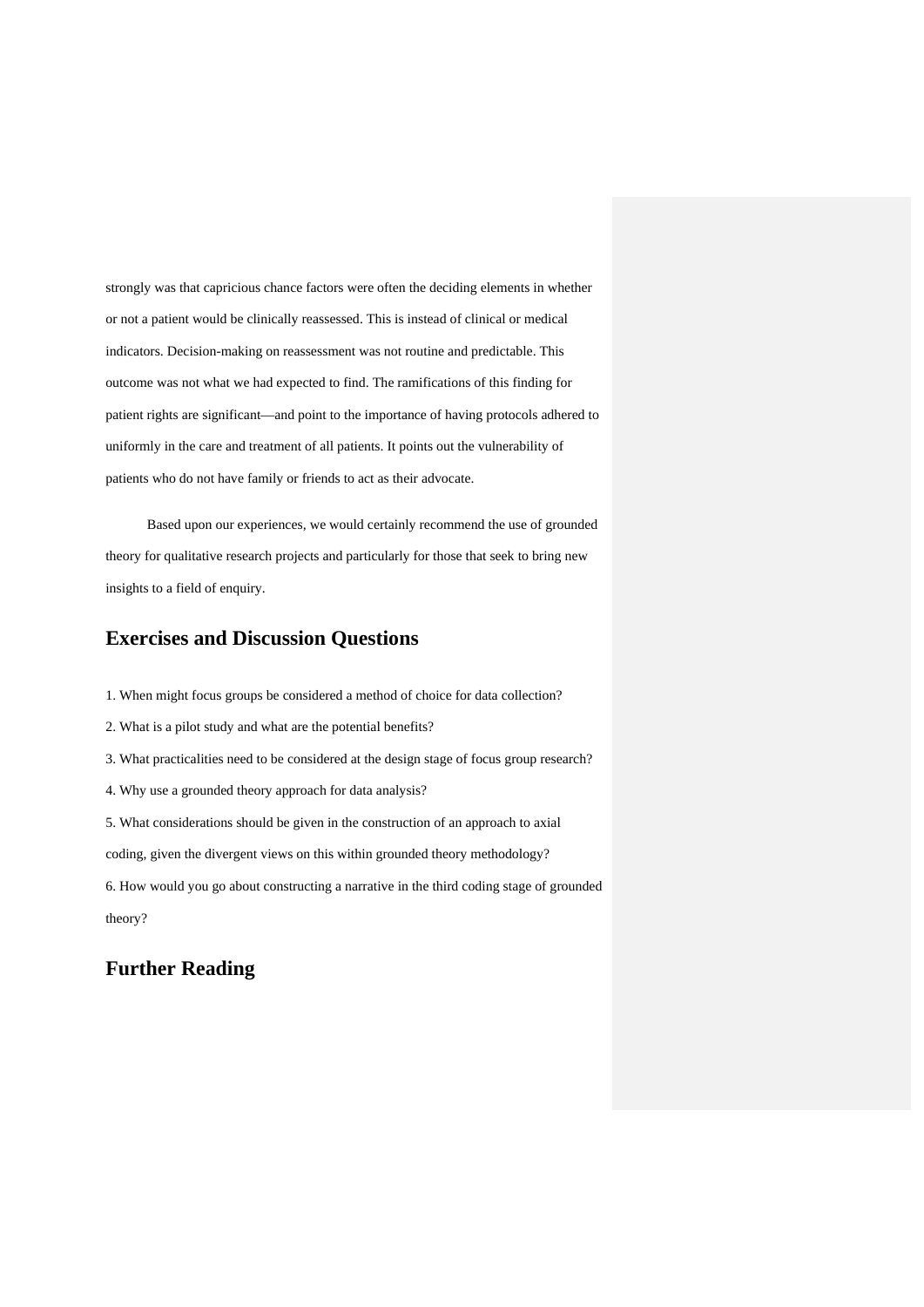Charmaz, K. (2014). *Constructing grounded theory: A practical guide through qualitative analysis*. London, England: SAGE.

Flick, U. (2014). *The SAGE handbook of qualitative data analysis*. London, England: SAGE.

Harry, B., Sturges, K., & Klinger, J. (2005). Mapping the process: An exemplar of process and challenge in grounded theory analysis. *Educational Researcher, 34*(2), 3-13.

Kitzinger, J. (1995). Introducing focus groups. *British Medical Journal, 311*, 299-302.

Morgan, D. L. (1996). Focus groups. *Annual Review of Sociology, 22*, 129-152.

Stewart, D. W., & Shamdasni, P. N. (2015). *Focus groups: Theory and practice* (3rd ed.). London, England: SAGE.

# **Web Resources**

National Centre for research methods: http://eprints.ncrm.ac.uk/ Five short videos from a lecture on Grounded Theory: http://onlineqda.hud.ac.uk/movies/Grounded\_Theory/index.php Social Research Update: http://sru.soc.surrey.ac.uk/SRU19.html

# **References**